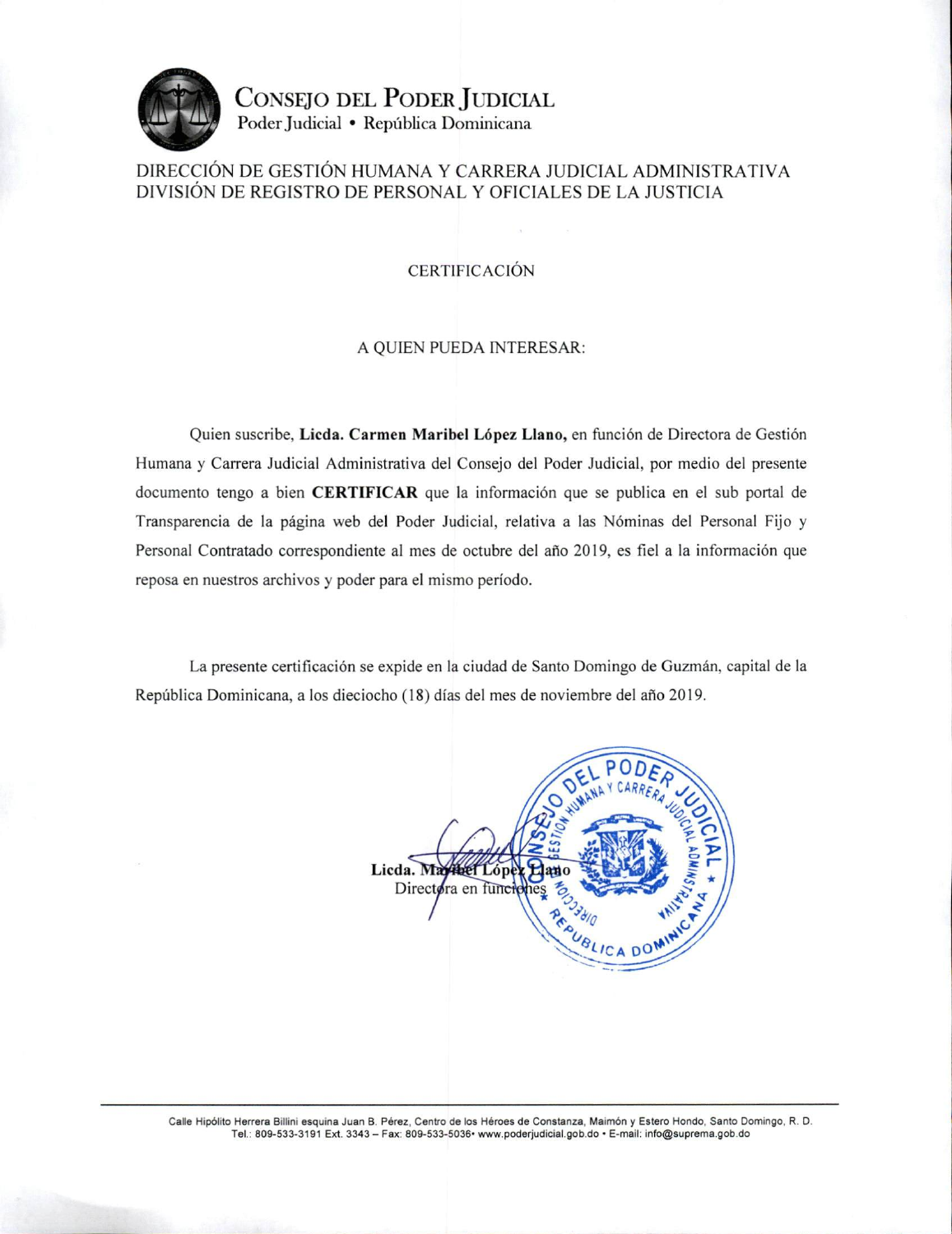

# DIRECCIÓN GENERAL DE ADMINISTRACIÓN Y CARRERA JUDICIAL DIRECCIÓN DE GESTIÓN HUMANA Y CARRERA JUDICIAL ADMINISTRATIVA DIVISIÓN DE REGISTRO DE PERSONAL Y OFICIALES DE LA JUSTICIA

## NÒMINA DE PERSONAL CONTRATADO-OCTUBRE 2019

| <b>ESTATUS</b>                                                 | <b>NOMBRE</b>                   | <b>CARGO</b>                   | <b>DEPENDENCIA</b>                              | <b>SUELDO</b>   | <b>F- FIN DE CONTRATO</b> |
|----------------------------------------------------------------|---------------------------------|--------------------------------|-------------------------------------------------|-----------------|---------------------------|
| SERVIDORES JUDICIALES INTERINOS ANTONIO M. MELO MOLINA         |                                 | IOFICINISTA 1RA. INSTANCIA     | 10MA, SALA CAMARA CIVIL JDO, 1RA, INST, D.N.    | \$<br>20,760.00 | #N/A                      |
| l SERVIDORES JUDICIALES INTERINOS IHECTOR J. CASTILLO PEREZ    |                                 | <b>IALGUACIL DE ESTRADO</b>    | 1ER. JDO. DE LA INSTRUCCION LA ALTAGRACIA       | \$<br>14.760.00 | 23 10 2019                |
| I SERVIDORES JUDICIALES INTERINOS IYAIMY Y. AQUINO RAMIREZ     |                                 | IOFICINISTA 1RA. INSTANCIA     | 1ER. JDO. DE LA INSTRUCCION AZUA                | \$<br>15,720.00 | 16 12 2019                |
| SERVIDORES JUDICIALES INTERINOS YENCI J. QUIÑONES RODRIGUEZ    |                                 | IOFICINISTA 1RA. INSTANCIA     | 1ER. JDO. DE LA INSTRUCCION PERAVIA             | \$<br>15,720.00 | 18 01 2020                |
| SERVIDORES JUDICIALES INTERINOS   DARISA G. CASADO DIAZ        |                                 | IOFICINISTA 1RA. INSTANCIA     | 1ER. JDO. DE LA INSTRUCCION PERAVIA             | \$<br>15,720.00 | #N/A                      |
| I SERVIDORES JUDICIALES INTERINOS INICAURIS S. AQUINO REYNOSO  |                                 | <b>IOFICINISTA</b>             | 1ER. JDO. DE LA INSTRUCCION PERAVIA             | \$<br>15.720.00 | 02 01 2020                |
| I SERVIDORES JUDICIALES INTERINOS IMARIA A. REYES SANTOS       |                                 | IOFICINISTA 1RA. INSTANCIA     | 1ER. JDO. DE LA INSTRUCCION S.P.M.              | \$<br>15.720.00 | 07 10 2019                |
| I SERVIDORES JUDICIALES INTERINOS ISANDRA M. CUSTODIO PUJOLS   |                                 | IOFICINISTA 1RA. INSTANCIA     | 1ER. TRIBUNAL COL. C/P JDO. 1RA. INST. D.N.     | \$<br>20,760.00 | #N/A                      |
| I SERVIDORES JUDICIALES INTERINOS IGINA M. ARIAS DE LA CRUZ    |                                 | IOFICINISTA 1RA. INSTANCIA     | 1ER. TRIBUNAL COL. C/P JDO. 1RA. INST. D.N.     | \$<br>20.760.00 | #N/A                      |
| SERVIDORES JUDICIALES INTERINOS LORANYI FIGUEROA ABREU DE BAEZ |                                 | IOFICINISTA 1RA. INSTANCIA     | 1ER. TRIBUNAL COL. C/P JDO. 1RA. INST. S.D.     | \$<br>20,760.00 | 31 12 2019                |
| I SERVIDORES JUDICIALES INTERINOS ICRISTY P. REYES.            |                                 | IOFICINISTA 1RA. INSTANCIA     | 1ER, TRIBUNAL COL, C/P JDO, 1RA, INST, S.D.     | \$<br>20,760.00 | 31 12 2019                |
| SERVIDORES JUDICIALES INTERINOS   GERSON N. RODRIGUEZ ROSARIO  |                                 | IOFICINISTA 1RA. INSTANCIA     | 1RA, SALA CAMARA CIVIL JDO, 1RA, INST, D.N.     | \$<br>20,760.00 | 20 09 20 20               |
| I SERVIDORES JUDICIALES INTERINOS INORMA_C. BAEZ ABREU         |                                 | IOFICINISTA 1RA. INSTANCIA     | I1RA. SALA CAMARA CIVIL JDO. 1RA. INST. D.N.    | \$<br>20.760.00 | 20/09/2020                |
| I SERVIDORES JUDICIALES INTERINOS IISSA C. ARIAS AMPARO        |                                 | IOFICINISTA 1RA. INSTANCIA     | I1RA. SALA CAMARA CIVIL JDO. 1RA. INST. D.N.    | \$<br>20.760.00 | #N/A                      |
| <b>CONTRATADOS</b>                                             | IMARIA M. VASQUEZ DE JESUS      | IABOGADO AYUDANTE 1RA. INST.   | 1RA, SALA CAMARA CIVIL JDO, 1RA, INST, DUARTE   | \$<br>36,000.00 | #N/A                      |
| I SERVIDORES JUDICIALES INTERINOS ICARINA VALDEZ CAPELLAN      |                                 | IOFICINISTA 1RA. INSTANCIA     | 1RA, SALA CAMARA CIVIL JDO, 1RA, INST, SANTIAGO | \$<br>15.720.00 | 31 12 2019                |
| <b>CONTRATADOS</b>                                             | <b>IFRANCISCO H. VALDEZ</b>     | IOFICINISTA CORTE              | 1RA, SALA CAMARA PENAL CORTE APEL, D.N.         | \$<br>24,240.00 | #N/A                      |
| SERVIDORES JUDICIALES INTERINOS MARIA DEL C. FLORENTINO CARO   |                                 | <b>IOFICINISTA JDO. DE PAZ</b> | 1RA, SALA JDO, DE PAZ ESP, TRANS, S.C.          | \$<br>14.760.00 | #N/A                      |
| <b>CONTRATADOS</b>                                             | WHANDA J. GERMAN HERNANDEZ      | <b>IOFICINISTA J.O.</b>        | 1RA, SALA TRIBUNAL DE TIERRAS J.O. DUARTE       | \$<br>15.720.00 | #N/A                      |
| I SERVIDORES JUDICIALES INTERINOS IANDONY M. ESTEVEZ TAVERAS   |                                 | <b>IOFICINISTA J.O.</b>        | 1RA, SALA TRIBUNAL DE TIERRAS J.O. SANTIAGO     | \$<br>15,720.00 | #N/A                      |
| <b>CONTRATADOS</b>                                             | <b>IWILLIAM R. ORTIZ PUJOLS</b> | IALGUACIL DE ESTRADO           | I2DA. SALA CAMARA CIVIL CORTE APEL. D.N.        | 14,760.00<br>\$ | #N/A                      |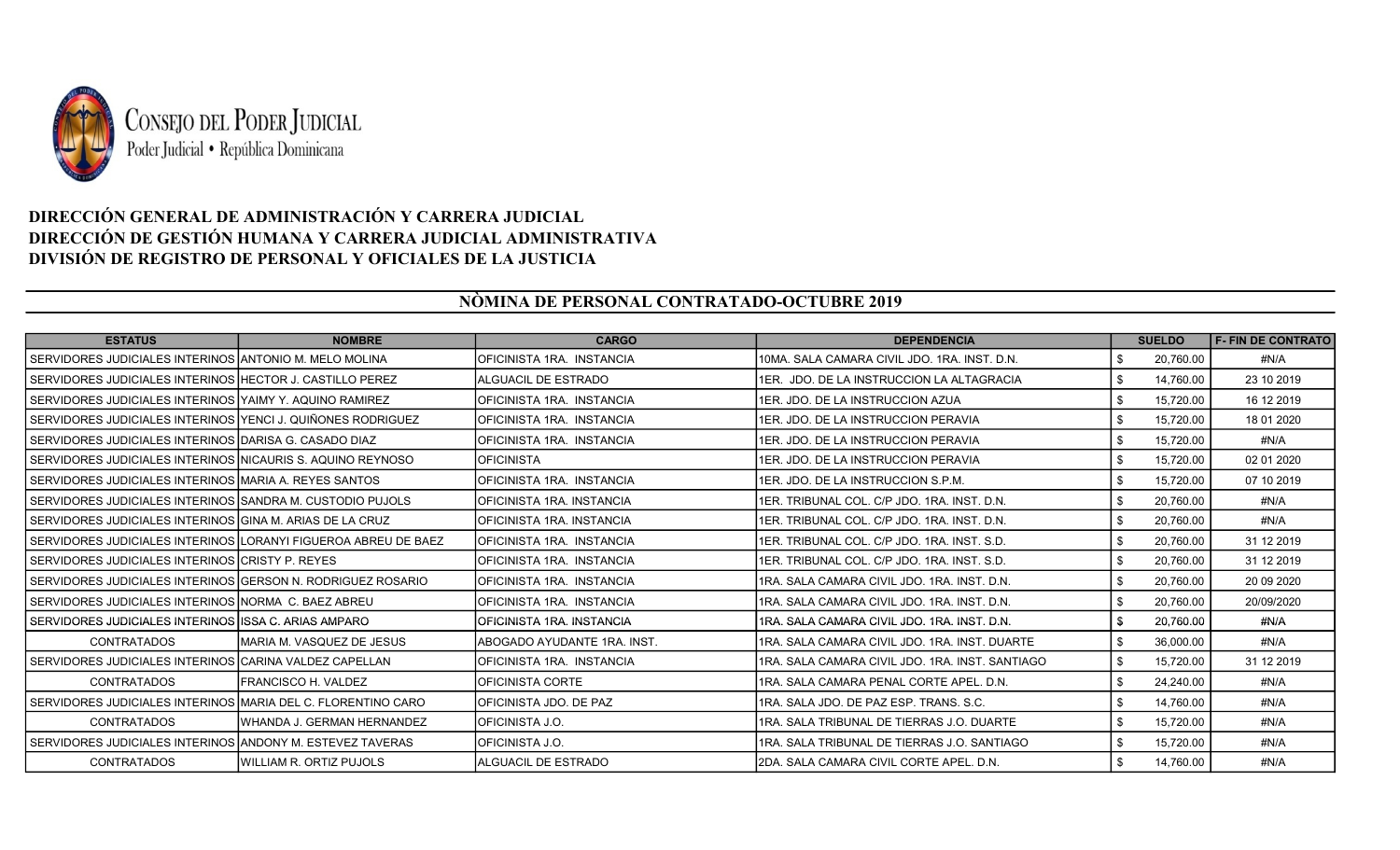| SERVIDORES JUDICIALES INTERINOS WINIFER TORRES ABAD            |                                                                | OFICINISTA 1RA. INSTANCIA        | 2DA. SALA CAMARA CIVIL JDO. 1RA. INST. D.N.      | \$<br>20,760.00 | 31 12 2019  |
|----------------------------------------------------------------|----------------------------------------------------------------|----------------------------------|--------------------------------------------------|-----------------|-------------|
| SERVIDORES JUDICIALES INTERINOS MASSIEL S. SORIANO MARTINEZ    |                                                                | OFICINISTA 1RA. INSTANCIA        | 2DA. SALA CAMARA CIVIL JDO. 1RA. INST. D.N.      | \$<br>20,760.00 | 31/12/2019  |
| SERVIDORES JUDICIALES INTERINOS FLAVIO ALB. ESCOTO             |                                                                | ARCHIVISTA                       | 2DA. SALA CAMARA CIVIL JDO. 1RA. INST. D.N.      | \$<br>13,920.00 | #N/A        |
| SERVIDORES JUDICIALES INTERINOS JJOHAN E. PAULINO ORTEGA       |                                                                | OFICINISTA 1RA. INSTANCIA        | 2DA. SALA CAMARA PENAL JDO. 1RA. INST. D.N.      | \$<br>20,760.00 | 14 11 2019  |
| SERVIDORES JUDICIALES INTERINOS BRENDA I. LUNA SEVERINO        |                                                                | OFICINISTA 1RA. INSTANCIA        | 2DO. JDO. DE LA INSTRUCCION D.N.                 | \$<br>20,760.00 | #N/A        |
|                                                                | SERVIDORES JUDICIALES INTERINOS LORENNE ESPIRITUSANTO MARTINEZ | OFICINISTA 1RA. INSTANCIA        | 2DO. JDO. DE LA INSTRUCCION LA ALTAGRACIA        | \$<br>15,720.00 | #N/A        |
| SERVIDORES JUDICIALES INTERINOS HENRY A. SANCHEZ DE LA CRUZ    |                                                                | OFICINISTA 1RA. INSTANCIA        | 3RA. SALA CAMARA CIVIL JDO. 1RA. INST. D.N.      | \$<br>20,760.00 | #N/A        |
| SERVIDORES JUDICIALES INTERINOS FILIBERTO CARBONELL REYES      |                                                                | OFICINISTA 1RA. INSTANCIA        | 3RA. SALA CAMARA CIVIL JDO. 1RA. INST. D.N.      | \$<br>20,760.00 | 20 09 20 20 |
| SERVIDORES JUDICIALES INTERINOS NOELIA A. LIRIANO MALDONADO    |                                                                | <b>ARCHIVISTA</b>                | 3RA. SALA CAMARA CIVIL JDO. 1RA. INST. D.N.      | \$<br>13,920.00 | 07 10 2019  |
| SERVIDORES JUDICIALES INTERINOS ABEL DE JS. ESPINO EVANGELISTA |                                                                | ARCHIVISTA                       | 3RA. SALA CAMARA CIVIL JDO. 1RA. INST. D.N.      | \$<br>13.920.00 | 30 12 2019  |
| <b>CONTRATADOS</b>                                             | ALEXANDRA BELIARD MERCEDES                                     | CONSERJE                         | 3RA. SALA CAMARA CIVIL JDO. 1RA. INST. S.D.      | \$<br>12,444.00 | #N/A        |
| SERVIDORES JUDICIALES INTERINOS JJANET C. TEJADA COLON         |                                                                | OFICINISTA CORTE                 | 3RA. SALA CAMARA PENAL CORTE APEL. D.N.          | \$<br>24,240.00 | 20 10 2019  |
| <b>CONTRATADOS</b>                                             | <b>GLORIA A. MOJICA DE VALDEZ</b>                              | ASESOR (A) IMPOSITIVO            | 3RA. SALA TRIBUNAL SUPERIOR ADMINISTRATIVO       | \$<br>43,420.80 | #N/A        |
| SERVIDORES JUDICIALES INTERINOS CESAR L. SOSA LIRANZO          |                                                                | OFICINISTA 1RA. INSTANCIA        | 4TA. SALA CAMARA CIVIL JDO. 1RA. INST. D.N.      | \$<br>20,760.00 | #N/A        |
| SERVIDORES JUDICIALES INTERINOS VIANKA M. SOTO HENRIQUEZ       |                                                                | OFICINISTA 1RA. INSTANCIA        | 4TA. SALA CAMARA CIVIL JDO. 1RA. INST. D.N.      | \$<br>20.760.00 | 31 12 2019  |
| SERVIDORES JUDICIALES INTERINOS ANTONIO ACOSTA                 |                                                                | ALGUACIL DE ESTRADO              | 4TA. SALA CAMARA CIVIL JDO. 1RA. INST. D.N.      | \$<br>14,760.00 | #N/A        |
| SERVIDORES JUDICIALES INTERINOS LEDWIN R. GOMEZ BATISTA        |                                                                | OFICINISTA 1RA. INSTANCIA        | 4TO. TRIBUNAL COL. C/P JDO. 1RA. INST. D.N.      | \$<br>20.760.00 | 11/12/2019  |
| SERVIDORES JUDICIALES INTERINOS LOREICY E. HEREDIA REYES       |                                                                | OFICINISTA 1RA. INSTANCIA        | 5TA. SALA CAMARA CIVIL JDO. 1RA. INST. D.N.      | \$<br>20,760.00 | 20 09 2020  |
| SERVIDORES JUDICIALES INTERINOS YINET BENITEZ NUÑEZ            |                                                                | OFICINISTA 1RA. INSTANCIA        | 6TA. SALA JDO. DE TRABAJO D.N.                   | \$<br>20,760.00 | 30 11 2019  |
| SERVIDORES JUDICIALES INTERINOS ISAMAR A. VALDEZ CASANOVA      |                                                                | OFICINISTA 1RA. INSTANCIA        | 8VA. SALA CAMARA CIVIL JDO. 1RA. INST. D.N.      | \$<br>20,760.00 | 01 10 2019  |
| SERVIDORES JUDICIALES INTERINOS BRENDA L. DOTEL CORDERO        |                                                                | ARCHIVISTA                       | 8VA. SALA CAMARA CIVIL JDO. 1RA. INST. D.N.      | \$<br>13,920.00 | #N/A        |
| <b>CONTRATADOS</b>                                             | JUANA F. RODRIGUEZ VILLANUEVA                                  | SECRETARIA (O) PRIMERA INSTANCIA | 9NA. SALA CAMARA CIVIL JDO. 1RA. INST. D.N.      | \$<br>20,760.00 | #N/A        |
| SERVIDORES JUDICIALES INTERINOS BERENICE BONIFACIO FERRERAS    |                                                                | OFICINISTA 1RA. INSTANCIA        | 9NA. SALA CAMARA CIVIL JDO. 1RA. INST. D.N.      | \$<br>20,760.00 | #N/A        |
| <b>CONTRATADOS</b>                                             | JHONNY O. COMAS VALDEZ                                         | GESTOR(A) ADMINISTRATIVO         | ADMINISTRACION GENERAL JURISDICCION INMOBILIARIA | \$<br>63.360.00 | #N/A        |
| CONTRATADOS                                                    | JULIA I. REYNOSO MALDONADO                                     | ARCHIVISTA                       | ARCHIVO ACTIVO DEL REGISTRO DE TITULOS D.N.      | \$<br>24,240.00 | #N/A        |
| <b>CONTRATADOS</b>                                             | EDIBURGA PINEDA FRIAS                                          | <b>ARCHIVISTA</b>                | ARCHIVO ACTIVO J.I. S.C.                         | \$<br>24,240.00 | #N/A        |
| SERVIDORES JUDICIALES INTERINOS ANA M. PERALTA DE HIRALDO      |                                                                | OFICINISTA CORTE                 | CAMARA CIVIL CORTE APEL. SANTIAGO                | \$<br>17,640.00 | #N/A        |
| SERVIDORES JUDICIALES INTERINOS MIANNUDI A. NUÑEZ ABREU        |                                                                | ALGUACIL DE ESTRADO              | CAMARA CIVIL JDO. 1RA. INST. AZUA                | 13,800.00       | #N/A        |
| SERVIDORES JUDICIALES INTERINOS ANTONIA R. NUÑEZ MENDOZA       |                                                                | OFICINISTA 1RA. INSTANCIA        | CAMARA CIVIL JDO. 1RA. INST. HERMANAS MIRABAL    | \$<br>15,720.00 | #N/A        |
| SERVIDORES JUDICIALES INTERINOS BRAULIO M. CARRION CEDEÑO      |                                                                | OFICINISTA 1RA. INSTANCIA        | CAMARA CIVIL JDO. 1RA. INST. LA ALTAGRACIA       | \$<br>15,720.00 | #N/A        |
| SERVIDORES JUDICIALES INTERINOS LUZ DEL A. ACOSTA RAMON        |                                                                | OFICINISTA 1RA. INSTANCIA        | CAMARA CIVIL JDO. 1RA. INST. SAMANA              | \$<br>15,720.00 | #N/A        |
| SERVIDORES JUDICIALES INTERINOS ARIANMY ALT. MATA ORTEGA       |                                                                | OFICINISTA 1RA. INSTANCIA        | CAMARA CIVIL JDO. 1RA. INST. SANCHEZ RAMIREZ     | \$<br>15,720.00 | 15 10 2019  |
| SERVIDORES JUDICIALES INTERINOS JOANNY R. CUEVA SIERRA         |                                                                | ARCHIVISTA                       | CAMARA CIVIL JDO.1RA.INST.S.C.                   | 13,920.00       | #N/A        |
| <b>CONTRATADOS</b>                                             | JUAN I. FERRERAS SUAZO                                         | <b>CHOFER</b>                    | CAMARA PENAL CORTE APEL. BARAHONA                | \$<br>24,240.00 | #N/A        |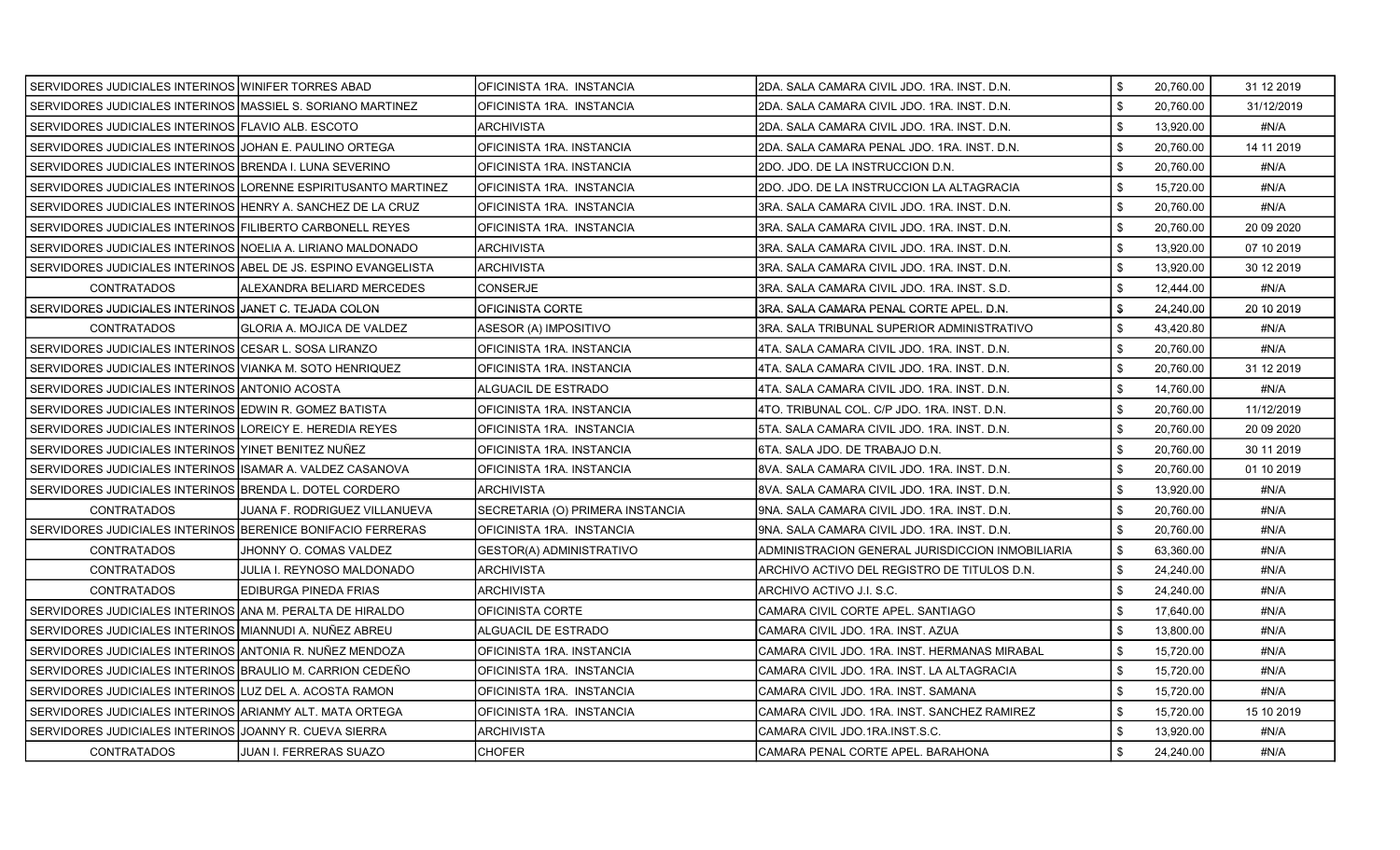| SERVIDORES JUDICIALES INTERINOS YOSEURY PEREZ FIGUEREO         |                                 | <b>OFICINISTA</b>                                                                 | CAMARA PENAL CORTE APEL. S.C.                      | \$             | 17,640.00 | #N/A        |
|----------------------------------------------------------------|---------------------------------|-----------------------------------------------------------------------------------|----------------------------------------------------|----------------|-----------|-------------|
| SERVIDORES JUDICIALES INTERINOS KATERINE F. RIVERA CASTILLO    |                                 | OFICINISTA CORTE                                                                  | CAMARA PENAL CORTE APEL, S.C.                      | $\mathbf{s}$   | 17,640.00 | 31 12 2019  |
| SERVIDORES JUDICIALES INTERINOS JJENNIFER J. RIVAS YSABEL      |                                 | <b>OFICINISTA</b>                                                                 | CAMARA PENAL CORTE APEL. S.C.                      |                | 17,640.00 | #N/A        |
| SERVIDORES JUDICIALES INTERINOS LOURDES A. POLANCO VALENZUELA  |                                 | <b>OFICINISTA CORTE</b>                                                           | CAMARA PENAL CORTE APEL. S.C.                      | \$             | 17,640.00 | 31 12 2019  |
| SERVIDORES JUDICIALES INTERINOS SSANTA ESPINAL ALCANTARA       |                                 | OFICINISTA                                                                        | CAMARA PENAL CORTE APEL. S.C.                      | \$             | 17,640.00 | #N/A        |
| SERVIDORES JUDICIALES INTERINOS ROBERTO SIERRA NUÑEZ           |                                 | <b>OFICINISTA</b>                                                                 | CAMARA PENAL CORTE APEL, S.C.                      | \$             | 17,640.00 | #N/A        |
| SERVIDORES JUDICIALES INTERINOS JJESSICA P. JIMENEZ GARCIA     |                                 | ALGUACIL DE ESTRADO                                                               | CAMARA PENAL CORTE APEL. S.C.                      | \$             | 14,760.00 | #N/A        |
| <b>CONTRATADOS</b>                                             | APOLINAR JAVIER GUTIERREZ       | <b>CHOFER</b>                                                                     | CAMARA PENAL CORTE APEL. S.P.M.                    |                | 24,240.00 | #N/A        |
| <b>CONTRATADOS</b>                                             | HECTOR E. DE LA CRUZ GUZMAN     | ALGUACIL DE ESTRADO                                                               | CAMARA PENAL JDO. 1RA. INST. EL SEIBO              | \$             | 14,760.00 | #N/A        |
| SERVIDORES JUDICIALES INTERINOS PERLA M. SORIANO JIMENEZ       |                                 | OFICINISTA 1RA. INSTANCIA                                                         | CAMARA PENAL JDO. 1RA. INST. HATO MAYOR            | \$             | 15,720.00 | #N/A        |
| <b>CONTRATADOS</b>                                             | HILKA Y. PUJOLS CUSTODIO        | AUX. DE RECEPCION Y ENTREGA                                                       | CENTRO DE ATENCION AL USUARIO                      | \$             | 24,240.00 | #N/A        |
| SERVIDORES JUDICIALES INTERINOS TONY DUARTE ZABALA             |                                 | AUX, DE RECEPCION Y ENTREGA                                                       | CENTRO DE ATENCION AL USUARIO                      | \$             | 24,240.00 | #N/A        |
| SERVIDORES JUDICIALES INTERINOS VANGELYS BERROA GARCIA         |                                 | AUX. DE RECEPCION Y ENTREGA                                                       | CENTRO DE ATENCION AL USUARIO                      |                | 24,240.00 | #N/A        |
| SERVIDORES JUDICIALES INTERINOS REUDIS M. MUNOZ REYNOSO        |                                 | <b>OFICINISTA</b>                                                                 | CENTRO DE CITACIONES S.P.M.                        | \$             | 17,640.00 | 31 12 2019  |
| SERVIDORES JUDICIALES INTERINOS ICARLOS M. SEPULVEDA FELICIANO |                                 | <b>OFICINISTA</b>                                                                 | CENTRO DE CITACIONES S.P.M.                        | \$             | 17.640.00 | 31 12 2019  |
| SERVIDORES JUDICIALES INTERINOS MIGUEL A. SORIANO PEÑA         |                                 | <b>OFICINISTA</b>                                                                 | CENTRO DE CITACIONES S.P.M.                        | \$             | 17,640.00 | 31 12 2019  |
| <b>CONTRATADOS</b>                                             | MAYRA T. HERNANDEZ GORIS        | <b>MEDIADOR</b>                                                                   | CENTRO DE MEDIACION JUDICIAL D.N.                  | \$             | 67,082.40 | #N/A        |
| <b>CONTRATADOS</b>                                             | JUANA E. BARE GUZMAN            | COORDINADOR CENTRO DE MEDIACION FAMILIAR CENTRO DE MEDIACION JUDICIAL HERRERA     |                                                    | \$             | 77,836.80 | #N/A        |
| <b>CONTRATADOS</b>                                             | <b>MARTHA Y. TORIBIO</b>        | <b>MEDIADOR</b>                                                                   | CENTRO DE MEDIACION JUDICIAL HERRERA               | \$             | 67,082.40 | #N/A        |
| <b>CONTRATADOS</b>                                             | PETRONILA ROSARIO ADAMES        | COORDINADOR CENTRO DE MEDIACION FAMILIAR CCENTRO DE MEDIACION JUDICIAL LA CIENEGA |                                                    | \$             | 77,836.80 | #N/A        |
| <b>CONTRATADOS</b>                                             | NIDIA E. REYNOSO MATOS          | COORDINADOR CENTRO DE MEDIACION JUDICIAL                                          | ICENTRO DE MEDIACION JUDICIAL S.D.                 | \$             | 77,836.80 | #N/A        |
| <b>CONTRATADOS</b>                                             | ROSA A. MORENO GARCIA           | COORDINADOR CENTRO DE MEDIACION JUDICIAL                                          | CENTRO DE MEDIACION JUDICIAL SANTIAGO              | $\mathfrak{L}$ | 77,836.80 | #N/A        |
| <b>CONTRATADOS</b>                                             | DAMARIS A. PEREZ RODRIGUEZ      | <b>MEDIADOR</b>                                                                   | CENTRO DE MEDIACION JUDICIAL SANTIAGO              | \$             | 67,082.40 | #N/A        |
| <b>CONTRATADOS</b>                                             | SILVESTRE ESTRELLA CABRERA      | <b>SEGURIDAD DE JUEZ SCJ</b>                                                      | CONSEJO DEL PODER JUDICIAL                         | \$             | 15,600.00 | #N/A        |
| <b>CONTRATADOS</b>                                             | LUCIA M. ESTRELLA DIAZ          | ABOGADO AYUDANTE CORTE                                                            | CORTE DE APEL. MONTE CRISTI                        | \$             | 48,894.00 | #N/A        |
| <b>CONTRATADOS</b>                                             | ROSALBA ALT. PAULINO BETEMIT    | OFICINISTA CORTE                                                                  | CORTE DE APEL. MONTE CRISTI                        | \$             | 17,640.00 | #N/A        |
| <b>CONTRATADOS</b>                                             | ROSA E. PIÑA                    | CONSERJE                                                                          | CORTE DE APEL. N.N.A. S.F.M.                       | \$             | 12,444.00 | #N/A        |
| <b>CONTRATADOS</b>                                             | SARA P. DE LA CRUZ GOMEZ        | OFICINISTA CORTE                                                                  | CORTE DE TRABAJO LA VEGA                           | \$             | 17,640.00 | #N/A        |
| SERVIDORES JUDICIALES INTERINOS ROSSY E. CONTIN NUÑEZ          |                                 | OFICINISTA CORTE                                                                  | CORTE DE TRABAJO S.F.M.                            | \$             | 17.640.00 | 20 09 20 20 |
| <b>CONTRATADOS</b>                                             | SANTO R. VARGAS BATISTA         | AGENTE DE SERVICIOS                                                               | CUSTODIA Y SERVICIO ARCHIVO PERMANENTE             | \$             | 24,240.00 | #N/A        |
| <b>CONTRATADOS</b>                                             | MANUEL ANT. JIMENEZ GOMEZ       | SUPERVISOR(A) ADMINISTRATIVO                                                      | DIRECCION ADMINISTRATIVA                           | \$             | 67,082.40 | #N/A        |
| <b>CONTRATADOS</b>                                             | CARMEN G. CAMILO UREÑA          | SUPERVISOR(A) ADMINISTRATIVO                                                      | DIRECCION ADMINISTRATIVA                           | \$             | 67,082.40 | #N/A        |
| <b>CONTRATADOS</b>                                             | ALEXIS A. RAMIREZ DE LOS SANTOS | <b>SEGURIDAD EX-PRESIDENTE SCJ</b>                                                | DIRECCION CENTRAL DE LA POLICIA DE PROTECCION JUDI | \$             | 17,943.52 | #N/A        |
| <b>CONTRATADOS</b>                                             | RAFAEL A. MANCEBO               | <b>VIGILANTE</b>                                                                  | DIRECCION DE FAMILIA, NIÑEZ, ADOLESCENCIA Y GENERO | $\sqrt{3}$     | 13,800.00 | #N/A        |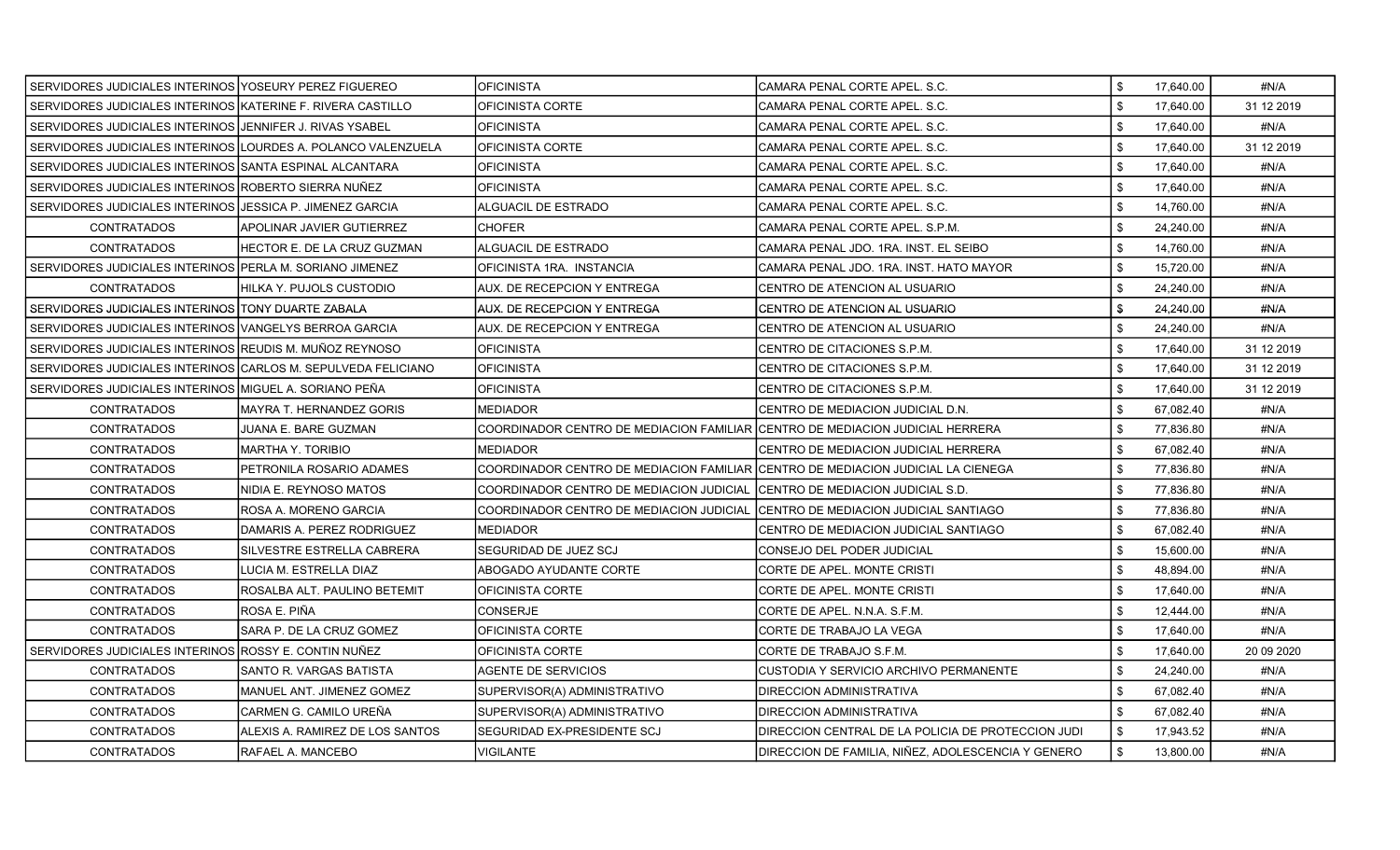| SERVIDORES JUDICIALES INTERINOS HECTOR A. DIAZ NEUMANN        |                               | ASESOR DE ORGANIZACION Y ADMINISTRACION. | DIRECCION DE GESTION HUMANA Y CARRERA JUDICIAL ADM | <b>S</b><br>60,000.00 | #N/A       |
|---------------------------------------------------------------|-------------------------------|------------------------------------------|----------------------------------------------------|-----------------------|------------|
| <b>CONTRATADOS</b>                                            | <b>ESMEDIN REYES CUEVAS</b>   | <b>CONSERJE</b>                          | DIRECCION DE PLANIFICACION Y PROYECTOS             | \$<br>14,160.00       | #N/A       |
| <b>CONTRATADOS</b>                                            | <b>BERTA CONTRERAS CABRAL</b> | <b>CONSERJE</b>                          | <b>DIRECCION DE PLANIFICACION Y PROYECTOS</b>      | \$<br>12,444.00       | #N/A       |
| SERVIDORES JUDICIALES INTERINOS GUILLERMO C. MILAN ACOSTA     |                               | GESTOR (A) DE ANALISIS DE SENTENCIAS     | DIRECCION DE POLITICAS PUBLICAS                    | \$<br>184,778.00      | 23/01/2020 |
| <b>CONTRATADOS</b>                                            | JOANNY ALT. TEJADA GOMEZ      | ASISTENTE DIRECCION POLITICAS PUBLICAS   | DIRECCION DE POLITICAS PUBLICAS                    | \$<br>77,836.80       | #N/A       |
| SERVIDORES JUDICIALES INTERINOS FRANCINA DIAZ WARDEN          |                               | GESTOR(A) DE PROYECTOS                   | DIRECCION GENERAL DE ADM. Y CARRERA JUDICIAL       | \$<br>250,000.00      | 15 01 2020 |
| SERVIDORES JUDICIALES INTERINOS JJUAN B. DIAZ DE JESUS        |                               | GESTOR(A) DE PROYECTOS                   | IDIRECCION GENERAL DE ADM. Y CARRERA JUDICIAL      | \$<br>200,000.00      | 15 01 2020 |
| SERVIDORES JUDICIALES INTERINOS MARIE F. BALASSE DANIEL       |                               | GESTOR(A) DE PROYECTOS                   | DIRECCION GENERAL DE ADM. Y CARRERA JUDICIAL       | \$<br>179,500.00      | 15 07 2020 |
| <b>CONTRATADOS</b>                                            | NORIS L. NUÑEZ REGALADO       | ABOGADO AYUDANTE SCJ                     | <b>DIRECCION LEGAL DGT</b>                         | \$<br>105,720.00      | #N/A       |
| SERVIDORES JUDICIALES INTERINOS JJOSE R. POZO LEONARDO        |                               | INSPECTOR DE MENSURAS CATASTRALES        | DIRECCION NACIONAL MENSURAS CATASTRALES            | \$<br>69.696.00       | #N/A       |
| <b>CONTRATADOS</b>                                            | SANTO F. CARRASCO TERRERO     | ABOGADO AYUDANTE                         | DIRECCION NACIONAL REGISTRO DE TITULOS             | \$<br>69,696.00       | #N/A       |
| SERVIDORES JUDICIALES INTERINOS LODIS J. MEDINA PEREZ         |                               | TECNICO DE MENSURAS                      | DIRECCION REG. MENSURAS CAT. DPTO. CENTRAL         | \$<br>51,804.00       | #N/A       |
| SERVIDORES JUDICIALES INTERINOS DELIANNY SOTO MARTINEZ        |                               | AUXILIAR ADMINISTRATIVO                  | DIRECCION REG. MENSURAS CAT. DPTO. CENTRAL         | \$<br>24,240.00       | #N/A       |
| <b>CONTRATADOS</b>                                            | SOCRATES ANT. MONTERO DIAZ    | DIRECTOR (A) REGIONAL MENSURAS           | DIRECCION REG. MENSURAS CAT. DPTO. NORESTE         | \$<br>117,532.80      | #N/A       |
| <b>CONTRATADOS</b>                                            | MAYRA J. FROMETA BRITO        | ANALISTA II ACTIVO FIJO                  | IDIV. DE ACTIVOS FIJOS                             | \$<br>44.092.80       | #N/A       |
| <b>CONTRATADOS</b>                                            | <b>CLARIVER BRITO ARNAUD</b>  | ANALISTA II EVALUACION DEL DESEMPEÑO     | IDIV. DE EVALUACION DEL DESEMPEÑO                  | \$<br>44,092.80       | #N/A       |
| <b>CONTRATADOS</b>                                            | LLIRA C. SIERRA RECIO         | ANALISTA JURIDICO                        | IDIV. DE JURISPRUDENCIA Y LEGISLACION              | \$<br>44,902.80       | #N/A       |
| SERVIDORES JUDICIALES INTERINOS JJHENNY R. MARTIN BOBADILLA   |                               | <b>ANALISTA PROGRAMADOR</b>              | <b>IDIV. DE MANTENIMIENTO Y ACT. DE SISTEMAS</b>   | \$<br>67,082.40       | 25 02 2020 |
| <b>CONTRATADOS</b>                                            | BERENICE SEGURA ESPINOSA      | AUXILIAR ADMINISTRATIVO                  | IDIV. DE NOMINAS                                   | \$<br>24,240.00       | #N/A       |
| SERVIDORES JUDICIALES INTERINOS REYMER FRICAS MOSCOSO         |                               | ANALISTA PROGRAMADOR                     | <b>DIV. DE PUBLICACIONES</b>                       | \$<br>67,082.40       | 20/11/2019 |
| SERVIDORES JUDICIALES INTERINOS INATALY E. MAGALLANES SANCHEZ |                               | <b>RECEPCIONISTA</b>                     | IDIV. DE REGISTRO DE PERSONAL                      | \$<br>21,000.00       | #N/A       |
| SERVIDORES JUDICIALES INTERINOS ANNY D. CONCE VARGAS          |                               | AUXILIAR ADMINISTRATIVO                  | <b>I</b> DIV. DE REGISTRO DE PERSONAL              | \$<br>21,000.00       | #N/A       |
| SERVIDORES JUDICIALES INTERINOS ROSSILLY C. MELO GONZALEZ     |                               | AUXILIAR ADMINISTRATIVO                  | DIV. SEGUIMIENTO DE CASOS Y DE CALIDAD DEL SERV. D | \$<br>24,240.00       | 13 11 2019 |
| <b>CONTRATADOS</b>                                            | NIXON JUAN SALOMON            | CATALOGADOR                              | DOCUMENTACION Y BIBLIOTECAS                        | \$<br>33,120.00       | #N/A       |
| <b>CONTRATADOS</b>                                            | ROSA D. ACOSTA CACERES        | CONSERJE                                 | DPTO. ADMINISTRATIVO BAORUCO                       | \$<br>12,444.00       | #N/A       |
| <b>CONTRATADOS</b>                                            | RAFAEL MENDEZ                 | MENSAJERO EXTERNO                        | IDPTO. ADMINISTRATIVO BARAHONA                     | \$<br>16,440.00       | #N/A       |
| <b>CONTRATADOS</b>                                            | JORGE A. TONOS PEÑA           | CONSERJE                                 | DPTO. ADMINISTRATIVO BARAHONA                      | \$<br>12,444.00       | #N/A       |
| <b>CONTRATADOS</b>                                            | CARLOS ML. FELIZ FERRERAS     | VIGILANTE                                | IDPTO. ADMINISTRATIVO BARAHONA                     | 12,444.00<br>\$       | #N/A       |
| <b>CONTRATADOS</b>                                            | DOMINGO CAMPOS MATEO          | VIGILANTE                                | IDPTO. ADMINISTRATIVO BARAHONA                     | \$<br>12,444.00       | #N/A       |
| <b>CONTRATADOS</b>                                            | DARLENNY VOLQUEZ CUEVAS       | MENSAJERO INTERNO                        | IDPTO. ADMINISTRATIVO BARAHONA                     | \$<br>12,444.00       | #N/A       |
| <b>CONTRATADOS</b>                                            | SANTO A. AMADOR GONZALEZ      | <b>MAYORDOMO III</b>                     | DPTO. ADMINISTRATIVO CORTE DE TRABAJO D.N.         | \$<br>16,920.00       | #N/A       |
| <b>CONTRATADOS</b>                                            | ADOLFO C. LORA                | <b>VIGILANTE</b>                         | DPTO. ADMINISTRATIVO CORTE DE TRABAJO D.N.         | \$<br>12,780.00       | #N/A       |
| <b>CONTRATADOS</b>                                            | ESTELIA MORILLO               | CONSERJE                                 | IDPTO. ADMINISTRATIVO CORTE DE TRABAJO D.N.        | 12,444.00             | #N/A       |
| <b>CONTRATADOS</b>                                            | CRUSITA AGRAMONTE OTAÑO       | CONSERJE                                 | IDPTO. ADMINISTRATIVO CORTE DE TRABAJO D.N.        | \$<br>12,444.00       | #N/A       |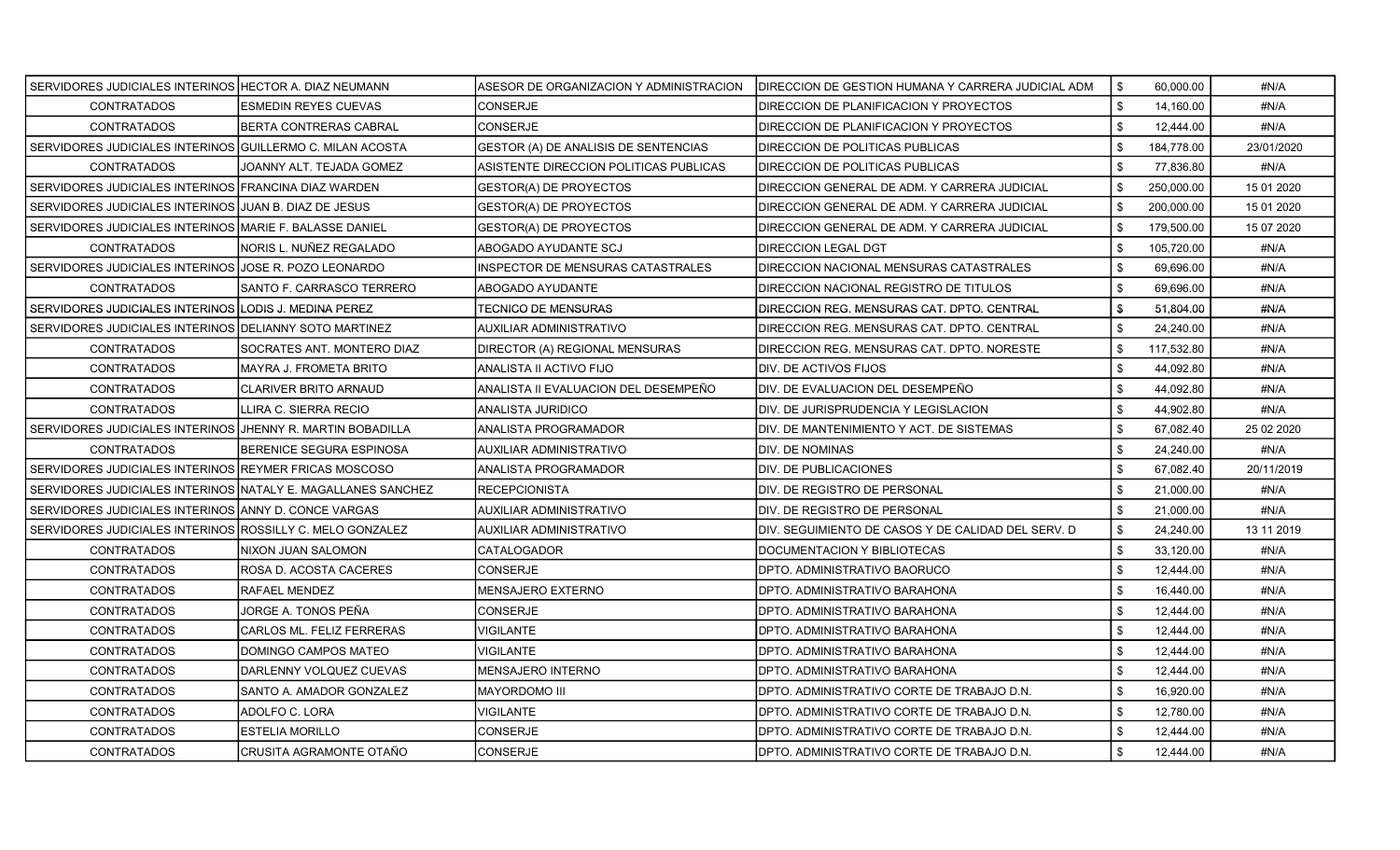| <b>CONTRATADOS</b>                                         | CECILIO SEVERINO SEVERINO        | <b>MAYORDOMO III</b>                    | DPTO. ADMINISTRATIVO EL SEIBO                      | \$             | 13,800.00 | #N/A        |
|------------------------------------------------------------|----------------------------------|-----------------------------------------|----------------------------------------------------|----------------|-----------|-------------|
| <b>CONTRATADOS</b>                                         | <b>ISABEL MEJIA</b>              | <b>CONSERJE</b>                         | DPTO. ADMINISTRATIVO EL SEIBO                      | $\mathfrak{L}$ | 12,444.00 | #N/A        |
| <b>CONTRATADOS</b>                                         | <b>FRANCISCO SANCHEZ</b>         | JARDINERO                               | DPTO. ADMINISTRATIVO ESPAILLAT                     |                | 12,444.00 | #N/A        |
| <b>CONTRATADOS</b>                                         | NORMA C. ESCOBOZA                | <b>CONSERJE</b>                         | DPTO. ADMINISTRATIVO ESPAILLAT                     | \$             | 12,444.00 | #N/A        |
| CONTRATADOS                                                | MARITZA M. ABREU HERRERA         | <b>CONSERJE</b>                         | DPTO. ADMINISTRATIVO ESPAILLAT                     | \$             | 12,444.00 | #N/A        |
| SERVIDORES JUDICIALES INTERINOS CARLOS J. CUEVAS PAULINO   |                                  | <b>MENSAJERO INTERNO</b>                | DPTO. ADMINISTRATIVO ESPAILLAT                     | \$             | 12,444.00 | 31 12 2019  |
| <b>CONTRATADOS</b>                                         | <b>NELSON MORALES ECHAVARRIA</b> | <b>VIGILANTE</b>                        | DPTO. ADMINISTRATIVO HATO MAYOR                    | \$             | 12,780.00 | #N/A        |
| SERVIDORES JUDICIALES INTERINOS DANNY VILLANUEVA HEREDIA   |                                  | MENSAJERO INTERNO                       | DPTO. ADMINISTRATIVO HATO MAYOR                    |                | 12,444.00 | #N/A        |
| <b>CONTRATADOS</b>                                         | MANUEL DE JS. FERREIRA BUENO     | <b>VIGILANTE</b>                        | DPTO. ADMINISTRATIVO JDOS. DE PAZ DE LA 2DA. CIRC. | \$             | 12,780.00 | #N/A        |
| SERVIDORES JUDICIALES INTERINOS LUIS E. BISONO             |                                  | <b>MENSAJERO INTERNO</b>                | DPTO. ADMINISTRATIVO JDOS. DE TRABAJO              | \$             | 12,444.00 | 11 04 2020  |
| <b>CONTRATADOS</b>                                         | PABLO Y. ROSARIO TERRERO         | ENCARGADO(A) OFICINA ADMINISTRATIVA I   | DPTO. ADMINISTRATIVO JDOS. DE TRANS. D.N.          | \$             | 45,600.00 | #N/A        |
| <b>CONTRATADOS</b>                                         | MANUEL DE JS. ROJAS CHALAS       | <b>VIGILANTE</b>                        | DPTO, ADMINISTRATIVO JDOS, DE TRANS, D.N.          | \$             | 13,618.81 | #N/A        |
| <b>CONTRATADOS</b>                                         | URSIMIDIO PACHECO PEGUERO        | <b>CONSERJE</b>                         | DPTO. ADMINISTRATIVO JDOS. DE TRANS. D.N.          |                | 12,444.00 | #N/A        |
| <b>CONTRATADOS</b>                                         | YESICA G. HERRERA PEÑA           | <b>CONSERJE</b>                         | DPTO. ADMINISTRATIVO JDOS. DE TRANS. D.N.          | \$             | 12,444.00 | #N/A        |
| <b>CONTRATADOS</b>                                         | <b>FELIPA LIRIANO</b>            | <b>CONSERJE</b>                         | DPTO. ADMINISTRATIVO JUR. CIVIL S.D.               | \$             | 12,444.00 | #N/A        |
| <b>CONTRATADOS</b>                                         | AGUSTINA DE LA CRUZ DE LEON      | <b>CONSERJE</b>                         | DPTO. ADMINISTRATIVO JUR. LABORAL S.D.             | \$             | 13,440.00 | #N/A        |
| <b>CONTRATADOS</b>                                         | JUANA DE LEON DE LA ROSA         | <b>CONSERJE</b>                         | DPTO. ADMINISTRATIVO JUR. N.N.A. S.D.              | \$             | 12,444.00 | #N/A        |
| <b>CONTRATADOS</b>                                         | AVELINO FORNE ROBLES             | <b>PORTERO</b>                          | DPTO. ADMINISTRATIVO LA ALTAGRACIA                 | \$             | 12,444.00 | #N/A        |
| <b>CONTRATADOS</b>                                         | NICOLAS GUERRERO                 | <b>PORTERO</b>                          | DPTO. ADMINISTRATIVO LA ALTAGRACIA                 | \$             | 12,444.00 | #N/A        |
| <b>CONTRATADOS</b>                                         | PABLO BAEZ RODRIGUEZ             | ENCARGADO(A) OFICINA ADMINISTRATIVA III | DPTO. ADMINISTRATIVO LA ROMANA                     | \$             | 67,405.20 | #N/A        |
| <b>CONTRATADOS</b>                                         | <b>GENARO D. MARTE SANTOS</b>    | MAYORDOMO I                             | DPTO. ADMINISTRATIVO LA VEGA                       | \$             | 16,920.00 | #N/A        |
| SERVIDORES JUDICIALES INTERINOS BIANKA M. ALMONTE PEARSON  |                                  | <b>RECEPCIONISTA</b>                    | DPTO. ADMINISTRATIVO LA VEGA                       | \$             | 14,760.00 | 20 09 20 20 |
| <b>CONTRATADOS</b>                                         | <b>MARIO J. RODRIGUEZ</b>        | <b>REP. Y MANT. MAQUINAS ESCRIBIR</b>   | DPTO. ADMINISTRATIVO LA VEGA                       |                | 4,800.00  | #N/A        |
| <b>CONTRATADOS</b>                                         | <b>JULIO GONZALEZ</b>            | <b>MAYORDOMO II</b>                     | DPTO. ADMINISTRATIVO MARIA TRINIDAD SANCHEZ        | \$             | 14,760.00 | #N/A        |
| <b>CONTRATADOS</b>                                         | ROBERTO GONZALEZ MOREL           | <b>INTERPRETE JUDICIAL</b>              | DPTO. ADMINISTRATIVO MONTE CRISTI                  | \$             | 21,960.00 | #N/A        |
| <b>CONTRATADOS</b>                                         | FIOR M. TAPIA PERALTA            | VIGILANTE                               | DPTO. ADMINISTRATIVO MONTE CRISTI                  | \$             | 12,444.00 | #N/A        |
| <b>CONTRATADOS</b>                                         | WILLY DE LA CRUZ GUZMAN          | <b>MENSAJERO EXTERNO</b>                | DPTO. ADMINISTRATIVO N.N.A. D.N.                   | \$             | 18,120.00 | #N/A        |
| <b>CONTRATADOS</b>                                         | ARISMENDY VASQUEZ CORDERO        | <b>VIGILANTE</b>                        | DPTO. ADMINISTRATIVO N.N.A. D.N.                   | \$             | 13,680.00 | #N/A        |
| <b>CONTRATADOS</b>                                         | <b>ELPIDIO SANTOS PAULA</b>      | <b>VIGILANTE</b>                        | DPTO. ADMINISTRATIVO N.N.A. D.N.                   | \$             | 12.780.00 | #N/A        |
| <b>CONTRATADOS</b>                                         | OCTAVIO LORENZO FORTUNA          | <b>MENSAJERO INTERNO</b>                | DPTO. ADMINISTRATIVO N.N.A. S.C.                   | \$             | 12,444.00 | #N/A        |
| <b>CONTRATADOS</b>                                         | <b>LIRIO RAMIREZ CORNIELES</b>   | <b>PLOMERO</b>                          | DPTO. ADMINISTRATIVO P.J.C.N.                      | \$             | 18,360.00 | #N/A        |
| <b>CONTRATADOS</b>                                         | <b>FERNANDO BANKS</b>            | REPRODUCTOR DE DOCUMENTOS               | DPTO. ADMINISTRATIVO P.J.C.N.                      | \$             | 15,840.00 | #N/A        |
| <b>CONTRATADOS</b>                                         | <b>VENERANDA POLANCO VILLAR</b>  | <b>CONSERJE</b>                         | DPTO. ADMINISTRATIVO P.J.C.N.                      |                | 12,444.00 | #N/A        |
| SERVIDORES JUDICIALES INTERINOS AMARILIS HERNANDEZ REYNOSO |                                  | <b>MENSAJERO INTERNO</b>                | DPTO. ADMINISTRATIVO P.J.C.N.                      | \$             | 12,444.00 | 21 11 2019  |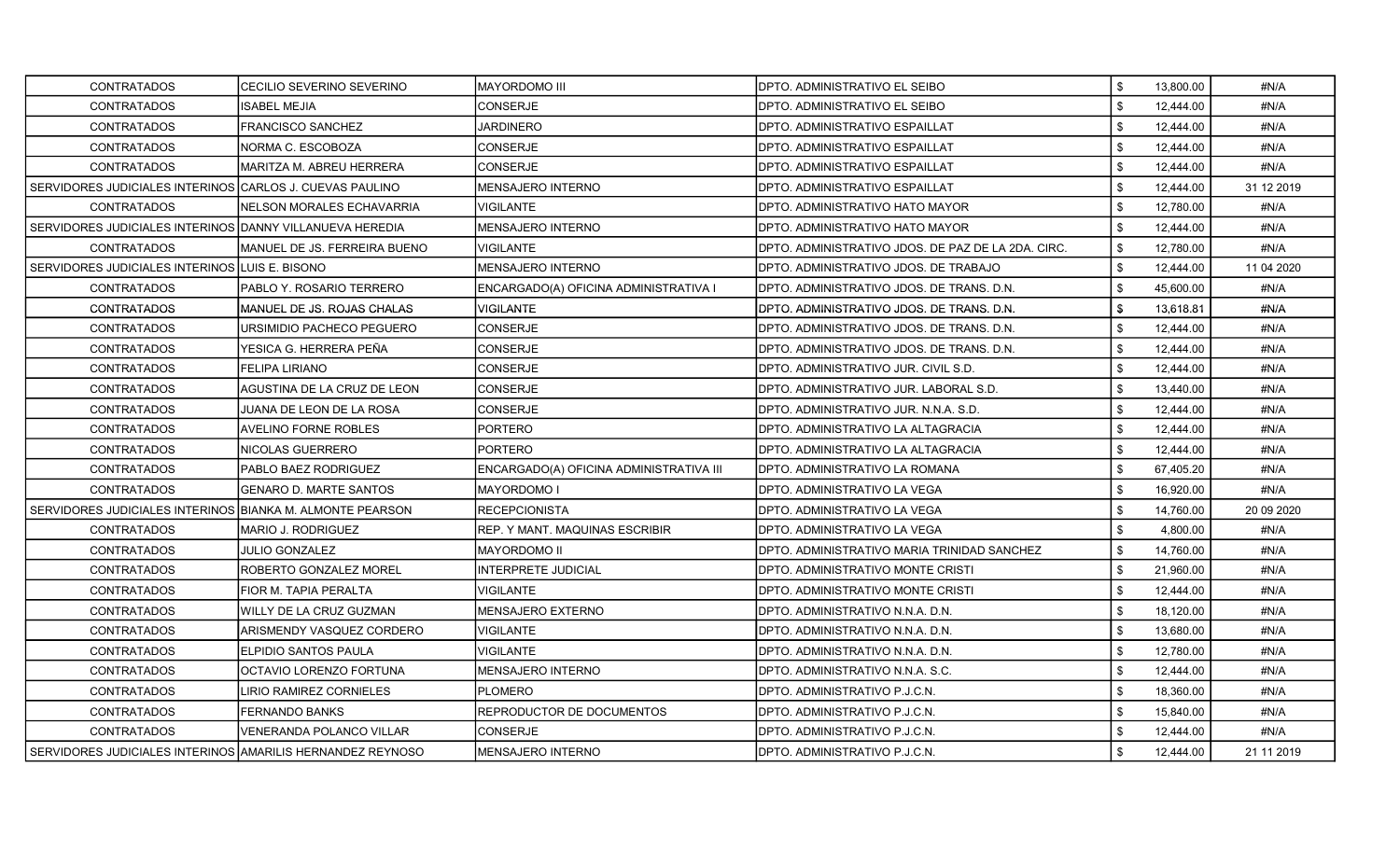| SERVIDORES JUDICIALES INTERINOS LESTHEPHANY BELTRAN VALDEZ |                                 | CONSERJE                 | DPTO. ADMINISTRATIVO P.J.C.N.                   | \$<br>12,444.00   | #N/A |
|------------------------------------------------------------|---------------------------------|--------------------------|-------------------------------------------------|-------------------|------|
| <b>CONTRATADOS</b>                                         | <b>MANUEL ARMANDO ARIAS</b>     | <b>VIGILANTE</b>         | DPTO. ADMINISTRATIVO PERAVIA                    | \$<br>12,444.00   | #N/A |
| <b>CONTRATADOS</b>                                         | CANDIDA R. CORPORAN SANTOS      | <b>CONSERJE</b>          | DPTO. ADMINISTRATIVO PJ CORTE DE APELACION D.N. | \$<br>14,160.00   | #N/A |
| <b>CONTRATADOS</b>                                         | LUISA ARBOLEDA SANTANA          | <b>CONSERJE</b>          | DPTO. ADMINISTRATIVO PJ CORTE DE APELACION D.N. | \$<br>14,160.00   | #N/A |
| <b>CONTRATADOS</b>                                         | <b>MERCEDES LEDESMA FELIZ</b>   | <b>CONSERJE</b>          | DPTO. ADMINISTRATIVO PJ CORTE DE APELACION D.N. | \$<br>14.160.00   | #N/A |
| <b>CONTRATADOS</b>                                         | RAMONA ALCANTARA VALDEZ         | CONSERJE                 | DPTO. ADMINISTRATIVO PJ CORTE DE APELACION D.N. | \$<br>14,160.00   | #N/A |
| <b>CONTRATADOS</b>                                         | MAYRA DE LA CRUZ MATEO          | <b>CONSERJE</b>          | DPTO. ADMINISTRATIVO PJ CORTE DE APELACION D.N. | \$<br>14,160.00   | #N/A |
| CONTRATADOS                                                | <b>CARMEN PIERRE OLIVO</b>      | <b>CONSERJE</b>          | DPTO. ADMINISTRATIVO PJ CORTE DE APELACION D.N. | \$<br>14,160.00   | #N/A |
| SERVIDORES JUDICIALES INTERINOS FIOR PERALTA MOYA          |                                 | <b>CONSERJE</b>          | DPTO. ADMINISTRATIVO PJ CORTE DE APELACION D.N. | \$<br>14,160.00   | #N/A |
| <b>CONTRATADOS</b>                                         | RAMON E. DOÑE                   | VIGILANTE                | DPTO. ADMINISTRATIVO PJ CORTE DE APELACION D.N. | \$<br>13.800.00   | #N/A |
| <b>CONTRATADOS</b>                                         | SERGIO RAMIREZ VALENZUELA       | VIGILANTE                | DPTO. ADMINISTRATIVO PJ CORTE DE APELACION D.N. | \$<br>13,800.00   | #N/A |
| <b>CONTRATADOS</b>                                         | MANUEL E. PEÑA PEREZ            | TECNICO DE REFRIGERACION | DPTO. ADMINISTRATIVO PJ S.C.J.                  | \$<br>22,800.00   | #N/A |
| CONTRATADOS                                                | VIRGILIO ANT. JIMENEZ LEGUISAMO | <b>PLOMERO</b>           | DPTO. ADMINISTRATIVO PJ S.C.J.                  | \$<br>21,480.00   | #N/A |
| <b>CONTRATADOS</b>                                         | CARMELO ACOSTA VASQUEZ          | <b>PORTERO</b>           | DPTO. ADMINISTRATIVO PJ S.C.J.                  | \$<br>17,444.00   | #N/A |
| <b>CONTRATADOS</b>                                         | JOSE TIMO SELIS                 | ALBANIL S.C.J.           | DPTO. ADMINISTRATIVO PJ S.C.J.                  | \$<br>15.840.00   | #N/A |
| <b>CONTRATADOS</b>                                         | MATILDES ALCANTARA VALDEZ       | CONSERJE                 | DPTO. ADMINISTRATIVO PJ S.C.J.                  | \$<br>14,160.00   | #N/A |
| <b>CONTRATADOS</b>                                         | IGNACIO RIVERA ROSARIO          | JARDINERO                | DPTO. ADMINISTRATIVO PJ S.C.J.                  | \$<br>14,160.00   | #N/A |
| <b>CONTRATADOS</b>                                         | ANATALIA AQUINO PAULA           | <b>CONSERJE</b>          | DPTO. ADMINISTRATIVO PJ S.C.J.                  | \$<br>14,160.00   | #N/A |
| <b>CONTRATADOS</b>                                         | PEDRO BELLO PERALTA             | <b>VIGILANTE</b>         | DPTO. ADMINISTRATIVO PJ S.C.J.                  | l \$<br>13,800.00 | #N/A |
| CONTRATADOS                                                | <b>VENANCIO MARTINEZ BETREZ</b> | VIGILANTE                | DPTO. ADMINISTRATIVO PJ S.C.J.                  | \$<br>13,800.00   | #N/A |
| <b>CONTRATADOS</b>                                         | LEOPOLDO TEJEDA ALCANTARA       | VIGILANTE                | DPTO. ADMINISTRATIVO PJ S.C.J.                  | \$<br>12,900.00   | #N/A |
| <b>CONTRATADOS</b>                                         | LUZ DEL A. NUÑEZ ALMANZAR       | <b>CONSERJE</b>          | DPTO. ADMINISTRATIVO PJ S.C.J.                  | \$<br>12,444.00   | #N/A |
| <b>CONTRATADOS</b>                                         | PATRICIO VENTURA HIRALDO        | <b>CHOFER</b>            | DPTO. ADMINISTRATIVO PUERTO PLATA               | \$<br>24,240.00   | #N/A |
| <b>CONTRATADOS</b>                                         | JOSE FCO. ABREU MOTA            | <b>VIGILANTE</b>         | DPTO. ADMINISTRATIVO PUERTO PLATA               | -\$<br>12,444.00  | #N/A |
| CONTRATADOS                                                | LUCIANO RODRIGUEZ VASQUEZ       | VIGILANTE                | DPTO. ADMINISTRATIVO PUERTO PLATA               | \$<br>12,444.00   | #N/A |
| <b>CONTRATADOS</b>                                         | JUAN DEL ROSARIO NUÑEZ          | VIGILANTE                | DPTO. ADMINISTRATIVO PUERTO PLATA               | \$<br>12,444.00   | #N/A |
| <b>CONTRATADOS</b>                                         | BERNALDO SANTANA ENCARNACION    | <b>JARDINERO</b>         | DPTO. ADMINISTRATIVO S.C.                       | \$<br>14,160.00   | #N/A |
| <b>CONTRATADOS</b>                                         | JOSE DE LAS M. CIPRIAN SANCHEZ  | VIGILANTE                | DPTO. ADMINISTRATIVO S.C.                       | \$<br>12,780.00   | #N/A |
| SERVIDORES JUDICIALES INTERINOS JJUANA FCA. SANCHEZ MOTA   |                                 | CONSERJE                 | DPTO. ADMINISTRATIVO S.C.                       | \$<br>12,444.00   | #N/A |
| SERVIDORES JUDICIALES INTERINOS MIDONIA DE JESUS SANTOS    |                                 | CONSERJE                 | DPTO. ADMINISTRATIVO S.C.                       | \$<br>12,444.00   | #N/A |
| <b>CONTRATADOS</b>                                         | MILAGROS CEBALLOS               | MENSAJERO INTERNO        | DPTO. ADMINISTRATIVO S.C.                       | \$<br>12,444.00   | #N/A |
| <b>CONTRATADOS</b>                                         | FELIPE DIPRE DE LA ROSA         | <b>VIGILANTE</b>         | DPTO. ADMINISTRATIVO S.C.                       | \$<br>12,444.00   | #N/A |
| <b>CONTRATADOS</b>                                         | <b>MIOSOTIS GERMAN TEJEDA</b>   | <b>CONSERJE</b>          | DPTO. ADMINISTRATIVO S.C.                       | \$<br>12,444.00   | #N/A |
| <b>CONTRATADOS</b>                                         | HECTOR R. PEREZ VENTURA         | SUPERVISOR DE SEGURIDAD  | DPTO. ADMINISTRATIVO S.D.                       | \$<br>45,000.00   | #N/A |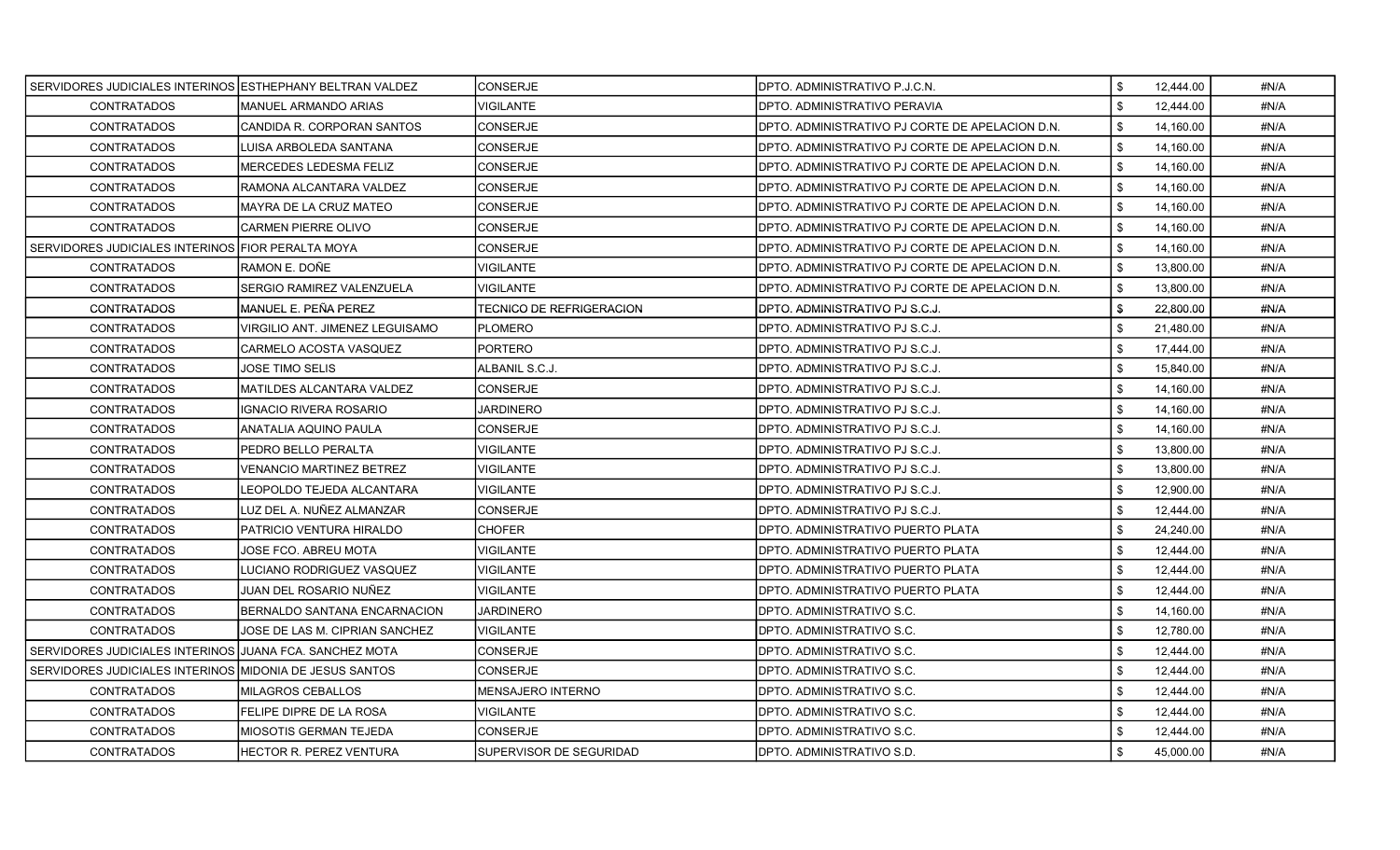| <b>CONTRATADOS</b>                                           | DANIEL MUÑOZ DURAN                   | SUPERVISOR DE SEGURIDAD                 | IDPTO. ADMINISTRATIVO S.D.           | \$<br>24,000.00 | #N/A       |
|--------------------------------------------------------------|--------------------------------------|-----------------------------------------|--------------------------------------|-----------------|------------|
| <b>CONTRATADOS</b>                                           | VICTOR M. DE JESUS ROSARIO           | <b>MAYORDOMOI</b>                       | DPTO. ADMINISTRATIVO S.D.            | \$<br>20,160.00 | #N/A       |
| CONTRATADOS                                                  | MARINO C. ROMAN FELIZ                | AUXILIAR DE ALMACEN                     | DPTO. ADMINISTRATIVO S.D.            | 18,720.00       | #N/A       |
| SERVIDORES JUDICIALES INTERINOS AURYS L. DIAZ BRAZOBAN       |                                      | AUXILIAR ADMINISTRATIVO                 | DPTO. ADMINISTRATIVO S.D.            | \$<br>16,440.00 | 11 04 2020 |
| <b>CONTRATADOS</b>                                           | MARIA D. MATOS CASTILLO              | CONSERJE                                | DPTO, ADMINISTRATIVO S.D.            | \$<br>14,160.00 | #N/A       |
| SERVIDORES JUDICIALES INTERINOS RAMONA HERNANDEZ VILLAR      |                                      | CONSERJE                                | DPTO. ADMINISTRATIVO S.D.            | \$<br>12,444.00 | 31 12 2019 |
| SERVIDORES JUDICIALES INTERINOS ROGILIA SOSA CASTILLO        |                                      | CONSERJE                                | DPTO. ADMINISTRATIVO S.D.            | \$<br>12,444.00 | 31 12 2019 |
| <b>CONTRATADOS</b>                                           | FELIPE SUERO MERCEDES                | <b>VIGILANTE</b>                        | DPTO. ADMINISTRATIVO S.D. OESTE      | \$<br>13,680.00 | #N/A       |
| SERVIDORES JUDICIALES INTERINOS SANTA YAN YEN                |                                      | <b>CONSERJE</b>                         | IDPTO. ADMINISTRATIVO S.D. OESTE     | \$<br>12,444.00 | #N/A       |
| SERVIDORES JUDICIALES INTERINOS FERNANDA GOMEZ MARTINEZ      |                                      | CONSERJE                                | DPTO. ADMINISTRATIVO S.D. OESTE      | \$<br>12,444.00 | #N/A       |
| <b>CONTRATADOS</b>                                           | <b>BERKIS M. LOPEZ ACOSTA</b>        | ENCARGADO(A) OFICINA ADMINISTRATIVA IV  | DPTO. ADMINISTRATIVO S.F.M.          | \$<br>81,952.80 | #N/A       |
| SERVIDORES JUDICIALES INTERINOS ANGEL ML. DE LEON RAMIREZ    |                                      | ENC. MANTENIMIENTO                      | DPTO. ADMINISTRATIVO S.F.M.          | \$<br>45,540.00 | #N/A       |
| <b>CONTRATADOS</b>                                           | FRANCISCO A. MERCEDES FERRERAS       | CHOFER                                  | DPTO. ADMINISTRATIVO S.F.M.          | 24,240.00       | #N/A       |
| SERVIDORES JUDICIALES INTERINOS BERNARDA ALT. DIAZ RIVERA    |                                      | CONSERJE                                | DPTO. ADMINISTRATIVO S.F.M.          | \$<br>12,444.00 | #N/A       |
| <b>CONTRATADOS</b>                                           | CRISTINA ALT. ROJAS                  | CONSERJE                                | DPTO. ADMINISTRATIVO S.F.M.          | \$<br>12.444.00 | #N/A       |
| <b>CONTRATADOS</b>                                           | WILIS RAMIREZ AMPARO                 | MENSAJERO INTERNO                       | DPTO. ADMINISTRATIVO S.F.M.          | \$<br>12,444.00 | #N/A       |
| SERVIDORES JUDICIALES INTERINOS VICTOR AQUINO SANCHEZ        |                                      | <b>CHOFER</b>                           | DPTO. ADMINISTRATIVO S.J.M.          | \$<br>24,240.00 | #N/A       |
| <b>CONTRATADOS</b>                                           | DIGNA OGANDO                         | <b>CONSERJE</b>                         | DPTO. ADMINISTRATIVO S.J.M.          | \$<br>12,444.00 | #N/A       |
| <b>CONTRATADOS</b>                                           | LUISA MORA DE LOS SANTOS             | <b>CONSERJE</b>                         | IDPTO. ADMINISTRATIVO S.J.M.         | \$<br>12,444.00 | #N/A       |
| <b>CONTRATADOS</b>                                           | MANUEL RAMIREZ ROSADO                | VIGILANTE                               | DPTO. ADMINISTRATIVO S.J.M.          | \$<br>12,444.00 | #N/A       |
| <b>CONTRATADOS</b>                                           | VINICIO HERRERA                      | <b>JARDINERO</b>                        | DPTO. ADMINISTRATIVO S.P.M.          | \$<br>12,444.00 | #N/A       |
| <b>CONTRATADOS</b>                                           | <b>MARIA COPLIN KELLY</b>            | ENCARGADO(A) OFICINA ADMINISTRATIVA III | DPTO. ADMINISTRATIVO SAMANA          | \$<br>67,405.20 | #N/A       |
| <b>CONTRATADOS</b>                                           | GENEROSO GERONIMO SHEPARD            | VIGILANTE                               | DPTO. ADMINISTRATIVO SAMANA          | 13,680.00       | #N/A       |
| <b>CONTRATADOS</b>                                           | MARCOS ALCALA JAZMIN                 | VIGILANTE                               | DPTO. ADMINISTRATIVO SAMANA          | \$<br>12,444.00 | #N/A       |
| <b>CONTRATADOS</b>                                           | TRINIDAD VILLAFAÑA GONZALEZ          | VIGILANTE                               | DPTO. ADMINISTRATIVO SANCHEZ RAMIREZ | \$<br>12,444.00 | #N/A       |
| <b>CONTRATADOS</b>                                           | RAFAEL ANT. GOMEZ MEJIA              | VIGILANTE                               | DPTO. ADMINISTRATIVO SANTIAGO        | \$<br>12,780.00 | #N/A       |
| <b>CONTRATADOS</b>                                           | LUZ M. GENAO                         | CONSERJE                                | DPTO. ADMINISTRATIVO SANTIAGO        | \$<br>12,444.00 | #N/A       |
| SERVIDORES JUDICIALES INTERINOS MANUEL E. ESPINAL PERALTA    |                                      | VIGILANTE                               | DPTO. ADMINISTRATIVO SANTIAGO        | \$<br>12,444.00 | #N/A       |
| SERVIDORES JUDICIALES INTERINOS RAFAEL ANT. PAYERO RODRIGUEZ |                                      | VIGILANTE                               | IDPTO. ADMINISTRATIVO SANTIAGO       | \$<br>12,444.00 | #N/A       |
| <b>CONTRATADOS</b>                                           | FELIX ML. ROSADO                     | VIGILANTE                               | DPTO. ADMINISTRATIVO SANTIAGO        | \$<br>12,444.00 | #N/A       |
| <b>CONTRATADOS</b>                                           | FRANCISCO ALB. RODRIGUEZ MEDINA      | VIGILANTE                               | DPTO. ADMINISTRATIVO SANTIAGO        | \$<br>12,444.00 | #N/A       |
| <b>CONTRATADOS</b>                                           | <b>RAMON MARTE</b>                   | <b>JARDINERO</b>                        | DPTO. ADMINISTRATIVO SANTIAGO        | \$<br>12,444.00 | #N/A       |
| <b>CONTRATADOS</b>                                           | CARLOS R. ALCANTARA DOMINGUEZ        | JARDINERO                               | DPTO. ADMINISTRATIVO SANTIAGO        | 12,444.00       | #N/A       |
| <b>CONTRATADOS</b>                                           | <b>RAFAEL ANTONIO TORRES TAVERAS</b> | <b>VIGILANTE</b>                        | <b>DPTO. ADMINISTRATIVO SANTIAGO</b> | \$<br>12,444.00 | #N/A       |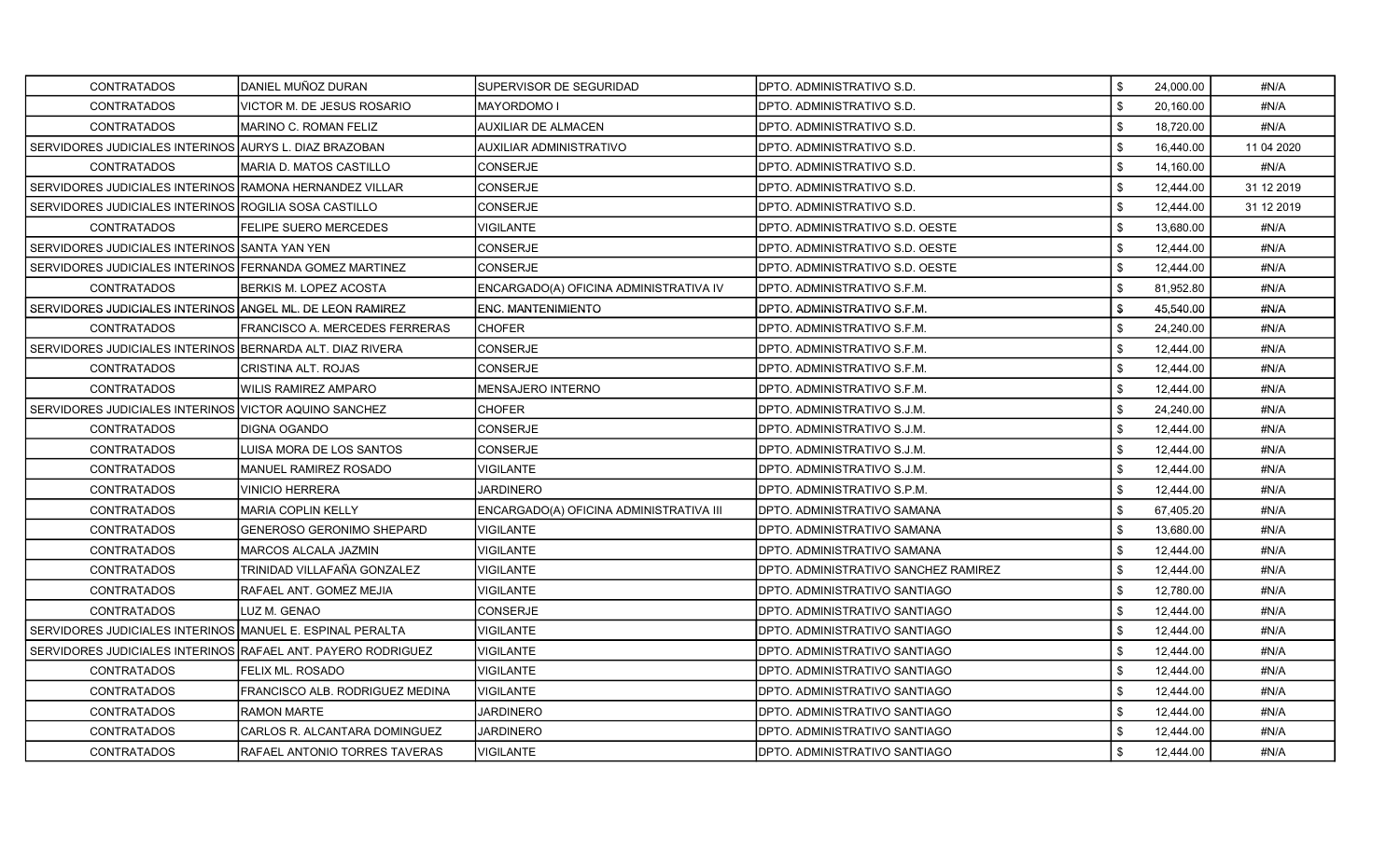| CONTRATADOS                                                  | <b>JOSE FRIAS</b>                                               | MAYORDOMO II                                                                                            | DPTO. ADMINISTRATIVO TRIB. SUPERIOR ADMINISTRATIVO | l \$           | 18,120.00  | #N/A       |
|--------------------------------------------------------------|-----------------------------------------------------------------|---------------------------------------------------------------------------------------------------------|----------------------------------------------------|----------------|------------|------------|
| CONTRATADOS                                                  | RAMON A. TINEO DIAZ                                             | <b>MAYORDOMO III</b>                                                                                    | DPTO. ADMINISTRATIVO TRIBUNALES FAMILIA            | \$             | 18,720.00  | #N/A       |
| <b>CONTRATADOS</b>                                           | ANTONIO MENDEZ FLORIAN                                          | <b>VIGILANTE</b>                                                                                        | DPTO. ADMINISTRATIVO TRIBUNALES FAMILIA            | $\mathfrak{L}$ | 13,680.00  | #N/A       |
| <b>CONTRATADOS</b>                                           | JUAN B. ALCANTARA SOTO                                          | <b>CONSERJE</b>                                                                                         | DPTO. ADMINISTRATIVO TRIBUNALES FAMILIA            | \$             | 13,440.00  | #N/A       |
| <b>CONTRATADOS</b>                                           | JUANA B. LLUVERES CASTILLO                                      | CONSERJE                                                                                                | DPTO. ADMINISTRATIVO TRIBUNALES FAMILIA            | \$             | 13,440.00  | #N/A       |
| <b>CONTRATADOS</b>                                           | RAFAEL CASTRO                                                   | VIGILANTE                                                                                               | DPTO. ADMINISTRATIVO TRIBUNALES FAMILIA            | \$             | 12,780.00  | #N/A       |
| <b>CONTRATADOS</b>                                           | LUIS R. RIVAS UREÑA                                             | VIGILANTE                                                                                               | DPTO. ADMINISTRATIVO VALVERDE                      | \$             | 12,444.00  | #N/A       |
| SERVIDORES JUDICIALES INTERINOS DAYSI MONTILLA GENAO         |                                                                 | CONSERJE                                                                                                | DPTO. DE MANTENIMIENTO J.I.                        | \$             | 14,484.00  | #N/A       |
| SERVIDORES JUDICIALES INTERINOS JJOSEFA MODESTO MARTE        |                                                                 | CONSERJE                                                                                                | DPTO. DE MANTENIMIENTO J.I.                        | \$             | 14,484.00  | #N/A       |
| SERVIDORES JUDICIALES INTERINOS ALTAGRACIA BATISTA ALCANTARA |                                                                 | <b>CONSERJE</b>                                                                                         | DPTO. DE MANTENIMIENTO J.I.                        | \$             | 14,160.00  | #N/A       |
| <b>CONTRATADOS</b>                                           | JOSE ALT. VALDEZ MATEO                                          | AUX. DE MANTENIMIENTO                                                                                   | DPTO. DE MANTENIMIENTO J.I. D.N. Y ZONA SUR        | \$             | 24,240.00  | #N/A       |
| <b>CONTRATADOS</b>                                           | UBALDO RODRIGUEZ CABRERA                                        | <b>PLOMERO</b>                                                                                          | DPTO. DE MANTENIMIENTO J.I. ZONA NORTE Y NORESTE   | \$             | 20,760.00  | #N/A       |
| <b>CONTRATADOS</b>                                           | CRISTINA DEL C. DIAZ COLON                                      | <b>CONSERJE</b>                                                                                         | DPTO. DE MANTENIMIENTO J.I. ZONA NORTE Y NORESTE   | \$             | 12,444.00  | #N/A       |
|                                                              |                                                                 | SERVIDORES JUDICIALES INTERINOS KAROLINE TAYLOR VASQUEZ DE PICHARDIGERENTE DE PROYECTOS TECNOLOGICOS JI | DPTO. DE TECNOLOGIA J.I.                           | \$             | 117,532.80 | #N/A       |
| <b>CONTRATADOS</b>                                           | ELIZABETH AMPARO RODRIGUEZ                                      | SECRETARIA (O)                                                                                          | DPTO. DE TECNOLOGIA J.I.                           | \$             | 34,980.00  | #N/A       |
| <b>CONTRATADOS</b>                                           | <b>GABRIEL A. PAULINO FERNANDEZ</b>                             | ASESOR DE PROTOCOLO                                                                                     | GERENCIA DE RELACIONES PUBLICAS Y PROTOCOLO        | \$             | 84,000.00  | #N/A       |
| <b>CONTRATADOS</b>                                           | ERNESTINA E. CABRERA DE GERMAN                                  | <b>CAMARERO I</b>                                                                                       | GERENCIA DE RELACIONES PUBLICAS Y PROTOCOLO        | \$             | 38,088.00  | #N/A       |
| <b>CONTRATADOS</b>                                           | <b>HILARIO FRIAS FRIAS</b>                                      | CAMARERO I                                                                                              | GERENCIA DE RELACIONES PUBLICAS Y PROTOCOLO        | \$             | 38,088.00  | #N/A       |
|                                                              | SERVIDORES JUDICIALES INTERINOS MANUEL E. NAVARRO ESPIRITUSANTO | SECRETARIA (O) AUXILIAR III                                                                             | GERENCIA DE RELACIONES PUBLICAS Y PROTOCOLO        | \$             | 32,160.00  | #N/A       |
| <b>CONTRATADOS</b>                                           | ORLANDO E. PEREZ                                                | CAMARERO III                                                                                            | GERENCIA DE RELACIONES PUBLICAS Y PROTOCOLO        | \$             | 28.860.00  | #N/A       |
| SERVIDORES JUDICIALES INTERINOS RANDY G. ROSARIO MORA        |                                                                 | CAJERO                                                                                                  | GERENCIA FINANCIERA J.I.                           | \$             | 24,240.00  | #N/A       |
| <b>CONTRATADOS</b>                                           | ELAINE F. RODRIGUEZ CRUZ                                        | INSPECTOR JUDICIAL                                                                                      | INSPECTORIA GENERAL DEL CONSEJO DEL PODER JUDICIAL | \$             | 105,720.00 | #N/A       |
| <b>CONTRATADOS</b>                                           | ESTHER L. PEREZ FERRERAS                                        | OFICINISTA 1RA. INSTANCIA                                                                               | JDO. DE 1RA. INST. BAORUCO                         |                | 15,720.00  | #N/A       |
| <b>CONTRATADOS</b>                                           | <b>CRISTIAN GONZALES</b>                                        | ALGUACIL DE ESTRADO                                                                                     | JDO. DE 1RA. INST. CONSTANZA                       | \$             | 14,760.00  | #N/A       |
| <b>CONTRATADOS</b>                                           | ANA Y. DIAZ SANTANA                                             | CONSERJE-MENSAJERO(A)                                                                                   | JDO. DE 1RA. INST. INDEPENDENCIA                   | \$             | 12,444.00  | #N/A       |
| <b>CONTRATADOS</b>                                           | JOSE DE JS. ORTIZ ARACENA                                       | ALGUACIL DE ESTRADO                                                                                     | JDO. DE LA INSTRUCCION DAJABON                     | \$             | 14,760.00  | #N/A       |
| <b>CONTRATADOS</b>                                           | YODENNIS M. DIAZ PEREZ                                          | ALGUACIL DE ESTRADO                                                                                     | JDO. DE LA INSTRUCCION PEDERNALES                  | \$             | 14,760.00  | #N/A       |
|                                                              | SERVIDORES JUDICIALES INTERINOS YUDISSA MA. BUSTAMANTE MONTERO  | OFICINISTA 1RA. INSTANCIA                                                                               | JDO. DE LA INSTRUCCION PERAVIA                     |                | 15,720.00  | 02/01/2020 |
| <b>CONTRATADOS</b>                                           | MARIANO URBAEZ DEL JESUS                                        | VIGILANTE                                                                                               | JDO. DE LA INSTRUCCION SAN JOSE DE OCOA            | \$             | 12,444.00  | #N/A       |
| <b>CONTRATADOS</b>                                           | MELANEA MATOS MEJIA                                             | CONSERJE                                                                                                | JDO. DE LA INSTRUCCION SAN JOSE DE OCOA            | \$             | 12,444.00  | #N/A       |
| <b>CONTRATADOS</b>                                           | <b>ISAAC MORIS</b>                                              | VIGILANTE                                                                                               | JDO. DE PAZ ASUNTOS MUNIC. S.D. NORTE              | \$             | 13,680.00  | #N/A       |
| SERVIDORES JUDICIALES INTERINOS IYOLANDA DE LOS SANTOS       |                                                                 | <b>CONSERJE</b>                                                                                         | JDO. DE PAZ ASUNTOS MUNIC. S.D. NORTE              | \$             | 12,444.00  | 18 10 2019 |
| <b>CONTRATADOS</b>                                           | <b>CESAR SANCHEZ</b>                                            | <b>/IGILANTE</b>                                                                                        | JDO. DE PAZ BAJOS DE HAINA                         |                | 12,444.00  | #N/A       |
| <b>CONTRATADOS</b>                                           | FLORENCIO LORENZO                                               | <b>VIGILANTE</b>                                                                                        | JDO. DE PAZ BAJOS DE HAINA                         | \$             | 12,444.00  | #N/A       |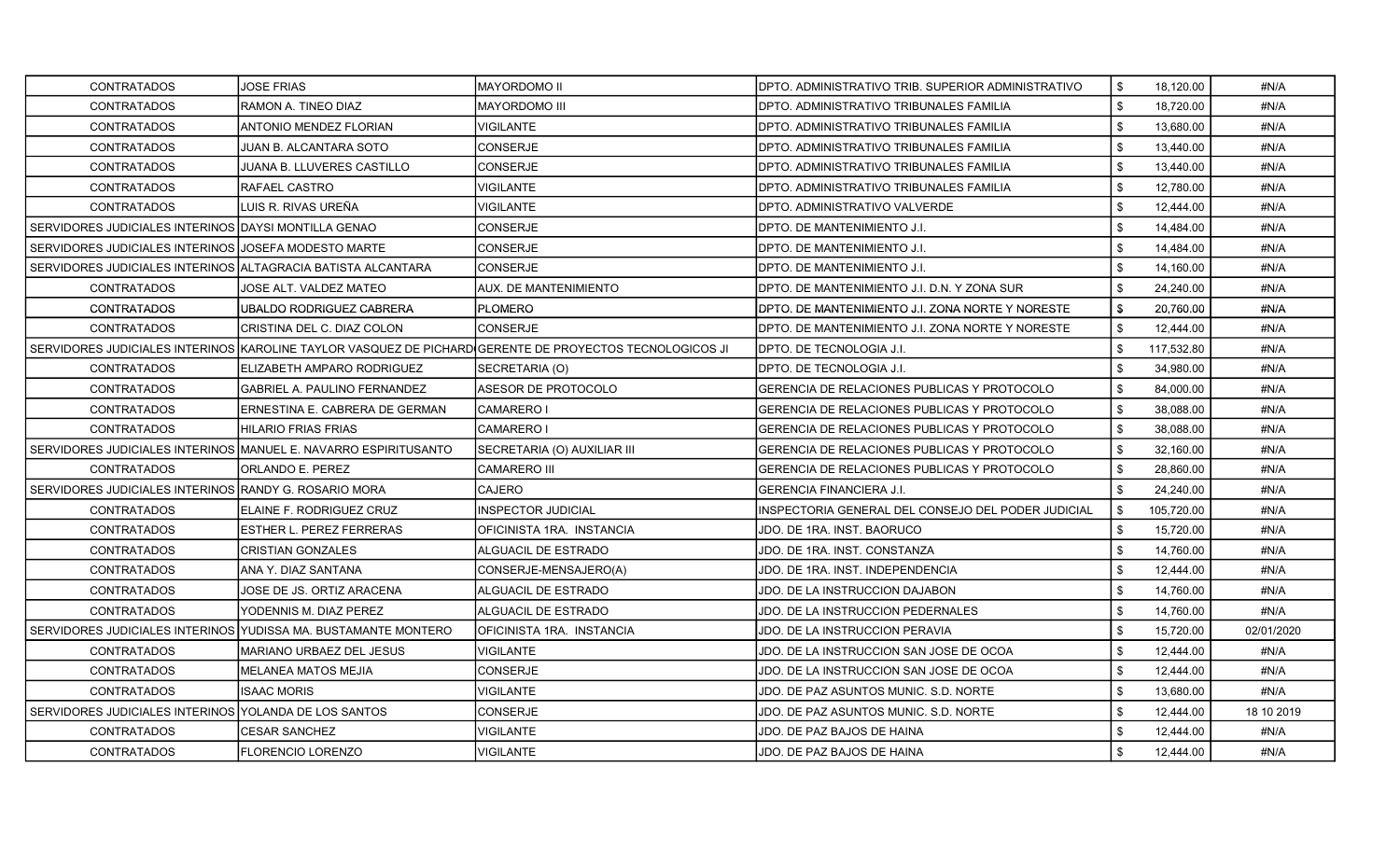| <b>CONTRATADOS</b>                                             | LUIS O. TEJEDA DE LOS SANTOS  | VIGILANTE               | JDO. DE PAZ BOHECHIO                   |            | 12,444.00 | #N/A       |
|----------------------------------------------------------------|-------------------------------|-------------------------|----------------------------------------|------------|-----------|------------|
| <b>CONTRATADOS</b>                                             | LUZ D. SANTANA QUEZADA        | CONSERJE-MENSAJERO(A)   | JDO. DE PAZ CAYETANO GERMOSEN          | \$         | 12,444.00 | #N/A       |
| SERVIDORES JUDICIALES INTERINOS CRISMEIRY R. CASTILLO LLUBERES |                               | OFICINISTA JDO. DE PAZ  | JDO. DE PAZ DE LA 1RA. CIRC. D.N.      |            | 16,440.00 | #N/A       |
| SERVIDORES JUDICIALES INTERINOS KIRBY R. PLASENCIO GONZALEZ    |                               | OFICINISTA JDO. DE PAZ  | JDO. DE PAZ DE LA 1RA. CIRC. D.N.      | \$         | 16,440.00 | 31 12 2019 |
| <b>CONTRATADOS</b>                                             | ANTONIO E. CEDEÑO MILLIARD    | VIGILANTE               | JDO. DE PAZ DE LA 1RA. CIRC. D.N.      | \$         | 12,780.00 | #N/A       |
| <b>CONTRATADOS</b>                                             | LUIS F. BELTRE SANTOS         | VIGILANTE               | JDO. DE PAZ DE LA 1RA. CIRC. D.N.      | \$         | 12,780.00 | #N/A       |
| SERVIDORES JUDICIALES INTERINOS KRYSMEIRY G. ESTEVEZ           |                               | OFICINISTA JDO. DE PAZ  | JDO. DE PAZ DE LA 1RA. CIRC. S.D. ESTE | \$         | 16,440.00 | #N/A       |
| SERVIDORES JUDICIALES INTERINOS ANNY Y. NUÑEZ ARACENA          |                               | OFICINISTA JDO. DE PAZ  | JDO. DE PAZ DE LA 2DA. CIRC. LA VEGA   | \$         | 14,760.00 | #N/A       |
| SERVIDORES JUDICIALES INTERINOS IYANIRIS ALMONTE KING          |                               | OFICINISTA JDO. DE PAZ  | JDO. DE PAZ DE LA 2DA. CIRC. S.D. ESTE | \$         | 16.440.00 | 11 12 2019 |
| SERVIDORES JUDICIALES INTERINOS CAROLIN E. SANCHEZ LANTIGUA    |                               | OFICINISTA JDO. DE PAZ  | JDO. DE PAZ DE LA 2DA. CIRC. S.D. ESTE | \$         | 16,440.00 | #N/A       |
| <b>CONTRATADOS</b>                                             | LUCILA D. ALVAREZ ALVAREZ     | <b>CONSERJE</b>         | JDO. DE PAZ DE LA 2DA. CIRC. S.D. ESTE | \$         | 12,444.00 | #N/A       |
| <b>CONTRATADOS</b>                                             | EDWIN M. MORENO CASTILLO      | OFICINISTA JDO. DE PAZ  | JDO. DE PAZ DE LA 4TA. CIRC. D.N.      | $\sqrt{3}$ | 16,440.00 | #N/A       |
| SERVIDORES JUDICIALES INTERINOS DILENNI GARCIA DE LOS SANTOS   |                               | IOFICINISTA JDO. DE PAZ | JDO. DE PAZ DON JUAN                   | \$         | 16,440.00 | #N/A       |
| CONTRATADOS                                                    | JOSE FCO. DE OLEO ENCARNACION | CONSERJE-MENSAJERO(A)   | JDO. DE PAZ EL CERCADO                 | \$         | 12.444.00 | #N/A       |
| <b>CONTRATADOS</b>                                             | ALBA I. BARRIENTOS VALDEZ     | CONSERJE-MENSAJERO(A)   | JDO. DE PAZ EL LLANO                   | \$         | 12,444.00 | #N/A       |
| <b>CONTRATADOS</b>                                             | JOSE ALT. PEREZ PIÑA          | <b>VIGILANTE</b>        | JDO. DE PAZ EL VALLE                   | \$         | 12,444.00 | #N/A       |
| <b>CONTRATADOS</b>                                             | JORGE ANT. PERALTA DOMINGUEZ  | VIGILANTE               | JDO. DE PAZ ESPERANZA                  | \$         | 12,444.00 | #N/A       |
| <b>CONTRATADOS</b>                                             | SERGIO DE LA CRUZ MEDINA      | CONSERJE-MENSAJERO(A)   | JDO. DE PAZ GUAYMATE                   | \$         | 12,444.00 | #N/A       |
| SERVIDORES JUDICIALES INTERINOS ERIKA P. GOMEZ                 |                               | CONSERJE-MENSAJERO(A)   | JDO. DE PAZ GUAYUBIN                   | \$         | 12,444.00 | #N/A       |
| <b>CONTRATADOS</b>                                             | JULIO A. ESPEJO ORTEGA        | <b>VIGILANTE</b>        | JDO. DE PAZ LAGUNA SALADA              | \$         | 12,444.00 | #N/A       |
| CONTRATADOS                                                    | RAMON DE JS. RIVERA CAMPUSANO | VIGILANTE               | JDO. DE PAZ NIGUA                      | \$         | 12,444.00 | #N/A       |
| <b>CONTRATADOS</b>                                             | LUIS S. PEREZ RAMIREZ         | <b>VIGILANTE</b>        | JDO. DE PAZ OVIEDO                     | \$         | 12,444.00 | #N/A       |
| <b>CONTRATADOS</b>                                             | LORGIRIES ACOSTA FELIZ        | OFICINISTA JDO. DE PAZ  | JDO. DE PAZ PARAISO                    | \$         | 14,760.00 | #N/A       |
| <b>CONTRATADOS</b>                                             | ESEQUIER MATOS ACOSTA         | VIGILANTE               | JDO. DE PAZ PARAISO                    | \$         | 12,444.00 | #N/A       |
| <b>CONTRATADOS</b>                                             | MIGUEL B. TERRERO FERRERAS    | VIGILANTE               | <b>JDO. DE PAZ PEDERNALES</b>          | \$         | 12,444.00 | #N/A       |
| SERVIDORES JUDICIALES INTERINOS GLADYS A. CONTRERAS MANZUETA   |                               | OFICINISTA JDO. DE PAZ  | JDO. DE PAZ PERALVILLO                 | \$         | 16,440.00 | #N/A       |
| <b>CONTRATADOS</b>                                             | CHARLES I. JIMENEZ PEREZ      | ALGUACIL DE ESTRADO     | JDO. DE PAZ S.C.                       | \$         | 13,800.00 | #N/A       |
| SERVIDORES JUDICIALES INTERINOS YUGERNI GARCIA MARTINEZ        |                               | OFICINISTA JDO. DE PAZ  | JDO. DE PAZ S.D. OESTE                 | \$         | 16,440.00 | #N/A       |
| l SERVIDORES JUDICIALES INTERINOS IJANNIRIS E. TORIBIO JIMENEZ |                               | OFICINISTA JDO. DE PAZ  | JDO. DE PAZ S.D. OESTE                 | \$         | 16,440.00 | 05 11 2019 |
| SERVIDORES JUDICIALES INTERINOS MARDARY BEARD QUIROZ           |                               | OFICINISTA JDO. DE PAZ  | JDO. DE PAZ S.D. OESTE                 | \$         | 16,440.00 | 31 12 2019 |
| SERVIDORES JUDICIALES INTERINOS CARINA MATEO BOVON             |                               | ARCHIVISTA              | JDO. DE PAZ S.D. OESTE                 | \$         | 13,920.00 | 05 11 2019 |
| <b>CONTRATADOS</b>                                             | RAMON RODRIGUEZ PULA          | VIGILANTE               | JDO. DE PAZ SABANA GRANDE DE PALENQUE  | \$         | 12,444.00 | #N/A       |
| <b>CONTRATADOS</b>                                             | JUANA M. NUÑEZ PICHARDO       | CONSERJE-MENSAJERO(A)   | JDO. DE PAZ SABANA IGLESIA             | \$         | 12,444.00 | #N/A       |
| <b>CONTRATADOS</b>                                             | WILLIAM R. MEJIA              | <b>VIGILANTE</b>        | JDO. DE PAZ SABANA LARGA               | \$         | 12,444.00 | #N/A       |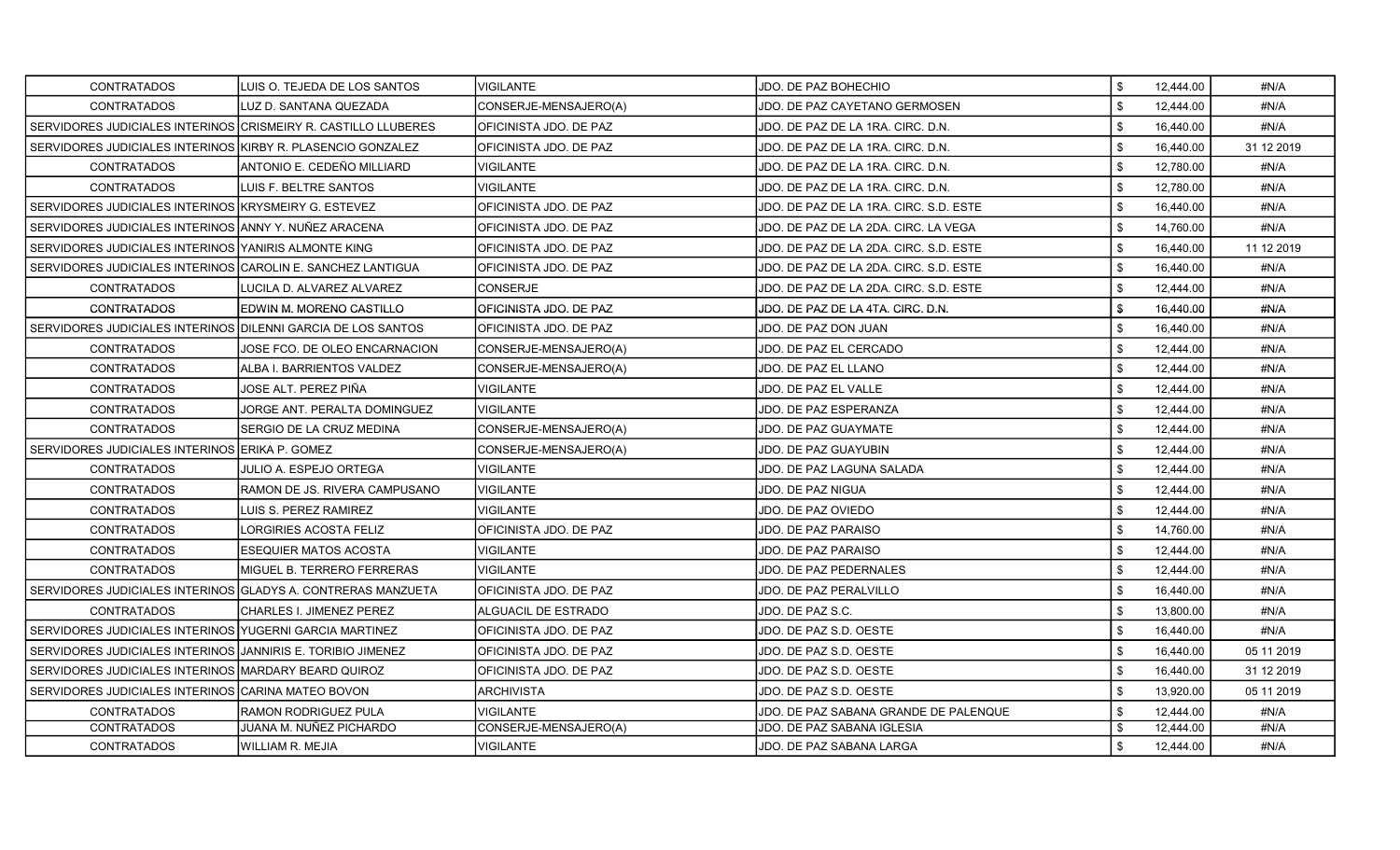| <b>CONTRATADOS</b>                                             | ANA M. ESPINAL NUÑEZ                                              | CONSERJE-MENSAJERO(A)            | JDO. DE PAZ SAN JOSE DE LAS MATAS                 | \$             | 12,444.00 | #N/A        |
|----------------------------------------------------------------|-------------------------------------------------------------------|----------------------------------|---------------------------------------------------|----------------|-----------|-------------|
| <b>CONTRATADOS</b>                                             | BIENVENIDO ANT. RUIZ Y ROSARIO                                    | <b>VIGILANTE</b>                 | JDO. DE PAZ SAN RAFAEL DEL YUMA                   | \$             | 12,444.00 | #N/A        |
| <b>CONTRATADOS</b>                                             | FINLANDIA J. BELTRE MEDINA                                        | CONSERJE-MENSAJERO(A)            | JDO. DE PAZ TABARA ARRIBA                         | \$             | 12,444.00 | #N/A        |
| <b>CONTRATADOS</b>                                             | <b>GREGORIO REYES</b>                                             | VIGILANTE                        | JDO. DE PAZ TAMAYO                                | \$             | 12,444.00 | #N/A        |
| <b>CONTRATADOS</b>                                             | JUAN ALB. ACOSTA HIDALGO                                          | VIGILANTE                        | JDO. DE PAZ TENARES                               | \$             | 12.444.00 | #N/A        |
| <b>CONTRATADOS</b>                                             | EDINSON PEREZ GONZALEZ                                            | VIGILANTE                        | JDO. DE PAZ UVILLA                                | \$             | 12,444.00 | #N/A        |
| <b>CONTRATADOS</b>                                             | IBLAS GERARDO HEREDIA                                             | <b>VIGILANTE</b>                 | JDO. DE PAZ VICENTE NOBLE                         | \$             | 12,444.00 | #N/A        |
| <b>CONTRATADOS</b>                                             | <b>SOFI ALT. RAMIREZ SANTANA</b>                                  | CONSERJE-MENSAJERO(A)            | JDO. DE PAZ VILLA ALTAGRACIA                      | \$             | 12,444.00 | #N/A        |
| <b>CONTRATADOS</b>                                             | ROSANNA V. MORENO PANJAGUA                                        | CONSERJE-MENSAJERO(A)            | JDO. DE PAZ YAGUATE                               | \$             | 12,444.00 | #N/A        |
| SERVIDORES JUDICIALES INTERINOS KATIUSCA BLANCO D'OLEO         |                                                                   | SUPERVISOR DE ARCHIVO            | OFIC. COORDINADORA ARCHIVO JUDICIAL               | \$             | 29,580.00 | #N/A        |
| SERVIDORES JUDICIALES INTERINOS IDIONICIO ROSARIO JIMENEZ      |                                                                   | ARCHIVISTA                       | OFIC. COORDINADORA ARCHIVO JUDICIAL               | \$             | 13,920.00 | #N/A        |
| SERVIDORES JUDICIALES INTERINOS FRANCIS PERALTA RODRIGUEZ      |                                                                   | ARCHIVISTA                       | OFIC. COORDINADORA ARCHIVO JUDICIAL               | \$             | 13,920.00 | #N/A        |
| <b>CONTRATADOS</b>                                             | ICARLOS M. SOTO SALAS                                             | <b>ARCHIVISTA</b>                | OFIC. DE ARCHIVO JUDICIAL CAM.CIVIL CORTE DE APEL | \$             | 13,920.00 | #N/A        |
| SERVIDORES JUDICIALES INTERINOS AIDA M. VELEZ CASTRO           |                                                                   | <b>ARCHIVISTA</b>                | OFIC. DE ARCHIVO JUDICIAL JURISD. N.N.A. D.N.     | \$             | 13,920.00 | #N/A        |
| <b>CONTRATADOS</b>                                             | MAXIMO B. REINOSO TAPIA                                           | SUPERVISOR DE ARCHIVO            | OFIC. DE ARCHIVO JUDICIAL PJ LA VEGA              | \$             | 29,580.00 | #N/A        |
| SERVIDORES JUDICIALES INTERINOS IKATHERINE A. CABRERA VIZCAINO |                                                                   | ARCHIVISTA                       | OFIC. DE ARCHIVO JUDICIAL PJ S.C.                 | \$             | 16,440.00 | #N/A        |
| SERVIDORES JUDICIALES INTERINOS YELISSA CAMPUSANO SUERO        |                                                                   | ARCHIVISTA                       | OFIC. DE ARCHIVO SECRETARIA GENERAL S.C.J.        | \$             | 20,160.00 | #N/A        |
| SERVIDORES JUDICIALES INTERINOS JJASMEL BOCIO BAUTISTA         |                                                                   | ARCHIVISTA                       | OFIC. DE ARCHIVO SECRETARIA GENERAL S.C.J.        | \$             | 20,160.00 | #N/A        |
| SERVIDORES JUDICIALES INTERINOS HIPOLITO PINEDA PEREYRA        |                                                                   | <b>SUPERVISOR DE SEGURIDAD</b>   | OFIC. DE SEGURIDAD S.C.J.                         | \$             | 45,000.00 | #N/A        |
| <b>CONTRATADOS</b>                                             | <b>ISIDRO CORDERO</b>                                             | SEGURIDAD EX-PRESIDENTE SCJ      | OFIC. DE SEGURIDAD S.C.J.                         | \$             | 21,360.00 | #N/A        |
| SERVIDORES JUDICIALES INTERINOS LUIS MARIÑEZ PEÑA              |                                                                   | SEGURIDAD DE PLANTA              | OFIC. DE SEGURIDAD S.C.J.                         | \$             | 19,197.23 | #N/A        |
| <b>CONTRATADOS</b>                                             | LENIN R. VASQUEZ CABRERA                                          | SOPORTE TECNICO II               | OFIC. DE TECNOLOGIAS REGIONAL ZONA NORTE          | \$             | 34,980.00 | #N/A        |
| SERVIDORES JUDICIALES INTERINOS MARIA DE L. GOMEZ VASQUEZ      |                                                                   | OFICINISTA 1RA. INSTANCIA        | PCIA. CAMARA CIVIL JDO. 1RA. INST. D.N.           | $\mathfrak{L}$ | 20,760.00 | 20 09 20 20 |
| SERVIDORES JUDICIALES INTERINOS JULISSA I. BAEZ SANCHEZ        |                                                                   | OFICINISTA 1RA. INSTANCIA        | PCIA. CAMARA CIVIL JDO. 1RA. INST. D.N.           | \$             | 20,760.00 | #N/A        |
| SERVIDORES JUDICIALES INTERINOS ESMARLY D. SANTOS MEJIA        |                                                                   | OFICINISTA 1RA. INSTANCIA        | PCIA. CAMARA CIVIL JDO. 1RA. INST. D.N.           | \$             | 20,760.00 | #N/A        |
| SERVIDORES JUDICIALES INTERINOS IMONICA HERRERA NOLASCO        |                                                                   | OFICINISTA 1RA. INSTANCIA        | PCIA. CAMARA CIVIL JDO. 1RA. INST. D.N.           | \$             | 20,760.00 | #N/A        |
|                                                                | SERVIDORES JUDICIALES INTERINOS YOKASTHERY DEL C. OZORIA GONZALEZ | <b>OFICINISTA 1RA. INSTANCIA</b> | PCIA. CAMARA CIVIL JDO. 1RA. INST. SANTIAGO       | \$             | 15,720.00 | #N/A        |
| SERVIDORES JUDICIALES INTERINOS JJORGELINA GERMOSEN LEON       |                                                                   | OFICINISTA 1RA. INSTANCIA        | PCIA. CAMARA CIVIL JDO. 1RA. INST. SANTIAGO       | \$             | 15,720.00 | #N/A        |
| SERVIDORES JUDICIALES INTERINOS REYNA E. LOPEZ MIESES          |                                                                   | OFICINISTA 1RA. INSTANCIA        | PCIA. JDO. DE TRABAJO D.N.                        | \$             | 20,760.00 | 30 11 2019  |
| SERVIDORES JUDICIALES INTERINOS HORTENSIA N. ACOSTA PEREZ      |                                                                   | OFICINISTA 1RA. INSTANCIA        | PCIA. JDO. DE TRABAJO D.N.                        | \$             | 20,760.00 | 30 11 2019  |
| <b>CONTRATADOS</b>                                             | MILCIADES JAVIER RUIZ                                             | SEGURIDAD EX-PRESIDENTE SCJ      | PRESIDENCIA S.C.J.                                | \$             | 20,441.57 | #N/A        |
| SERVIDORES JUDICIALES INTERINOS LEDDY FCO. PAULINO BALBUENA    |                                                                   | <b>SEGURIDAD PRESIDENTE SCJ</b>  | PRESIDENCIA S.C.J.                                | \$             | 16,000.00 | #N/A        |
| SERVIDORES JUDICIALES INTERINOS NICHOLE M. CUEVAS SANTANA      |                                                                   | ABOGADO AYUDANTE SCJ             | PRIMERA SALA S.C.J.                               |                | 88,100.00 | 31 12 2019  |
| SERVIDORES JUDICIALES INTERINOS STEPHANIE V. JIMENEZ GRULLON   |                                                                   | ABOGADO AYUDANTE SCJ             | PRIMERA SALA S.C.J.                               | \$             | 88,100.00 | 31 12 2019  |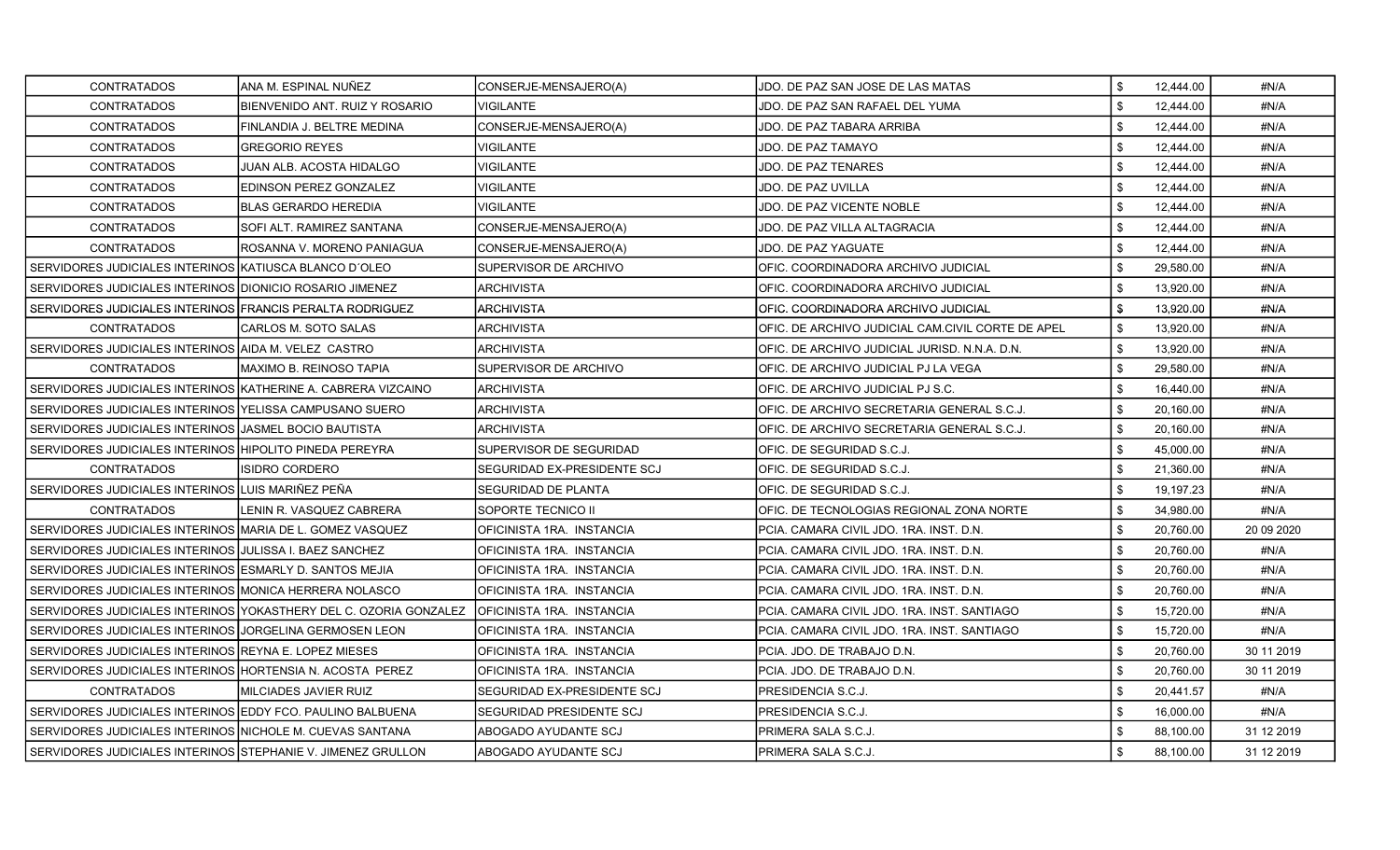| SERVIDORES JUDICIALES INTERINOS LUZ Y. HEYAIME RAMIREZ        |                                  | IASISTENTE DE JUEZ MIEMBRO SALA SCJ | PRIMERA SALA S.C.J.                                | 54,885.60                  | #N/A       |
|---------------------------------------------------------------|----------------------------------|-------------------------------------|----------------------------------------------------|----------------------------|------------|
| SERVIDORES JUDICIALES INTERINOS PERLA M. JIMENEZ DE PEREZ     |                                  | IASISTENTE DE JUEZ MIEMBRO SALA SCJ | PRIMERA SALA S.C.J.                                | \$<br>54,885.60            | 31 12 2019 |
| SERVIDORES JUDICIALES INTERINOS MODESTO JAQUEZ MARQUEZ        |                                  | SEGURIDAD DE JUEZ SCJ               | PRIMERA SALA S.C.J.                                | \$<br>14,760.00            | #N/A       |
| SERVIDORES JUDICIALES INTERINOS ENMANUEL UPIA HERNANDEZ       |                                  | <b>AUX. DE RECEPCION Y ENTREGA</b>  | RECEPCION Y ENTREGA R.T.                           | \$<br>24,240.00            | 15 02 2020 |
| SERVIDORES JUDICIALES INTERINOS LESTEFANY NUÑEZ DUARTE        |                                  | <b>AUXILIAR REGISTRAL</b>           | REGISTRO DE TITULOS NAGUA                          | \$<br>16,200.00            | #N/A       |
| <b>CONTRATADOS</b>                                            | PURITA GARCIA GONZALEZ           | <b>CONSERJE</b>                     | REGISTRO DE TITULOS PUERTO PLATA                   | \$<br>12,444.00            | #N/A       |
| <b>CONTRATADOS</b>                                            | MARIA C. ASENCIO ABREU           | <b>AUXILIAR REGISTRAL</b>           | REGISTRO DE TITULOS S.C.                           | \$<br>16,200.00            | #N/A       |
| <b>CONTRATADOS</b>                                            | CAROLINA ALT. RODRIGUEZ BRITO    | <b>CONSERJE</b>                     | SALA CIVIL TRIBUNAL N.N.A. DUARTE                  | \$<br>12,444.00            | #N/A       |
| <b>CONTRATADOS</b>                                            | JESUS SILVERIO                   | <b>VIGILANTE</b>                    | SALA PENAL 1ER. TRIBUNAL N.N.A. SANTIAGO           | \$<br>12,444.00            | #N/A       |
| <b>CONTRATADOS</b>                                            | HILARIO J. HOLGUIN SANTOS        | <b>VIGILANTE</b>                    | SALA PENAL TRIBUNAL N.N.A. LA VEGA                 | \$<br>12,444.00            | #N/A       |
| <b>CONTRATADOS</b>                                            | DIONICIO G. VALERIO CRUZ         | <b>VIGILANTE</b>                    | SALA PENAL TRIBUNAL N.N.A. LA VEGA                 | \$<br>12,444.00            | #N/A       |
| <b>CONTRATADOS</b>                                            | JUAN ALB. ROSARIO GOMEZ          | ALGUACIL DE ESTRADO                 | SALA PENAL TRIBUNAL N.N.A. S.D.                    | \$<br>14,760.00            | #N/A       |
| <b>CONTRATADOS</b>                                            | <b>JULIAN GARCIA</b>             | <b>MENSAJERO EXTERNO</b>            | SECCION DE TRAMITES Y CORRESPONDENCIA              | 22,800.00                  | #N/A       |
| <b>CONTRATADOS</b>                                            | <b>MANUEL SIERRA FABIAN</b>      | <b>ENC. TRANSPORTACION</b>          | SECCION DE TRANSPORTACION                          | \$<br>77,836.80            | #N/A       |
| CONTRATADOS                                                   | HORACIO GONZALEZ                 | <b>CHOFER</b>                       | SECCION DE TRANSPORTACION                          | \$<br>29,580.00            | #N/A       |
| <b>CONTRATADOS</b>                                            | VICTOR H. GIL REYES              | <b>CHOFER</b>                       | SECCION DE TRANSPORTACION                          | 29,580.00<br>\$            | #N/A       |
| <b>CONTRATADOS</b>                                            | <b>FRANCISCO W. JONES BRACHE</b> | <b>CHOFER</b>                       | SECCION DE TRANSPORTACION                          | \$<br>29,580.00            | #N/A       |
| <b>CONTRATADOS</b>                                            | PABLO ANT. FLORIAN HERNANDEZ     | <b>CHOFER</b>                       | SECCION DE TRANSPORTACION                          | \$<br>29,580.00            | #N/A       |
| <b>CONTRATADOS</b>                                            | <b>VIRGILIO ANT. BERIGUETE</b>   | <b>CHOFER</b>                       | SECCION DE TRANSPORTACION                          | \$<br>29,580.00            | #N/A       |
| <b>CONTRATADOS</b>                                            | CEFERINO OFFRER DE LA ROSA       | <b>CHOFER</b>                       | SECCION DE TRANSPORTACION                          | \$<br>24,240.00            | #N/A       |
| <b>CONTRATADOS</b>                                            | ISO L. ADAMES HERNANDEZ          | <b>CHOFER</b>                       | SECCION DE TRANSPORTACION                          | \$<br>24,240.00            | #N/A       |
| CONTRATADOS                                                   | <b>SAN E. SANCHEZ</b>            | <b>CHOFER</b>                       | SECCION DE TRANSPORTACION                          | $\sqrt[6]{2}$<br>24,240.00 | #N/A       |
| <b>CONTRATADOS</b>                                            | DONAL R. MORALES SEVERINO        | <b>CHOFER</b>                       | <b>SECCION DE TRANSPORTACION</b>                   | \$<br>24,240.00            | #N/A       |
| <b>CONTRATADOS</b>                                            | SANTIAGO L. PERERA DURAN         | <b>CHOFER</b>                       | SECCION DE TRANSPORTACION                          | \$<br>24,240.00            | #N/A       |
| <b>CONTRATADOS</b>                                            | REYNALDO FRIAS CASTRO            | <b>CHOFER</b>                       | SECCION DE TRANSPORTACION                          | \$<br>24,240.00            | #N/A       |
| <b>CONTRATADOS</b>                                            | CONFESOR BOVIER DE LA CRUZ       | <b>CHOFER</b>                       | SECCION DE TRANSPORTACION                          | \$<br>24,240.00            | #N/A       |
| <b>CONTRATADOS</b>                                            | <b>IBIENVENIDO VASQUEZ</b>       | <b>CHOFER</b>                       | <b>SECCION DE TRANSPORTACION</b>                   | \$<br>24,240.00            | #N/A       |
| SERVIDORES JUDICIALES INTERINOS HAROLD A. LEMBERT MERCADO     |                                  | CHOFER                              | <b>SECCION DE TRANSPORTACION</b>                   | \$<br>24,240.00            | #N/A       |
| <b>CONTRATADOS</b>                                            | RIGOBERTO SOSA HERNANDEZ         | <b>CHOFER</b>                       | SECCION DE TRANSPORTACION                          | \$<br>24,240.00            | #N/A       |
| <b>CONTRATADOS</b>                                            | PEDRO A. POLANCO JIMENEZ         | <b>CHOFER</b>                       | SECCION DE TRANSPORTACION                          | \$<br>24,240.00            | #N/A       |
| SERVIDORES JUDICIALES INTERINOS JJOSEL ROSA MARTE             |                                  | <b>CHOFER</b>                       | SECCION DE TRANSPORTACION                          | \$<br>24,240.00            | #N/A       |
| SERVIDORES JUDICIALES INTERINOS JJOSE M. ANGOMAS ESTRELLA     |                                  | <b>CHOFER</b>                       | SECCION DE TRANSPORTACION                          | 24,240.00                  | #N/A       |
| SERVIDORES JUDICIALES INTERINOS ESTARLING M. MERCEDES TERRERO |                                  | <b>CHOFER</b>                       | <b>SECCION DE TRANSPORTACION</b>                   | \$<br>24,240.00            | #N/A       |
| SERVIDORES JUDICIALES INTERINOS DILSON R. MENDOZA PERALTA     |                                  | OFICINISTA SERV. FASE DE FONDO      | SECRETARIA GENERAL JDO. ESP. TRANS.Y MUNIC. SANTIA | \$<br>14.760.00            | #N/A       |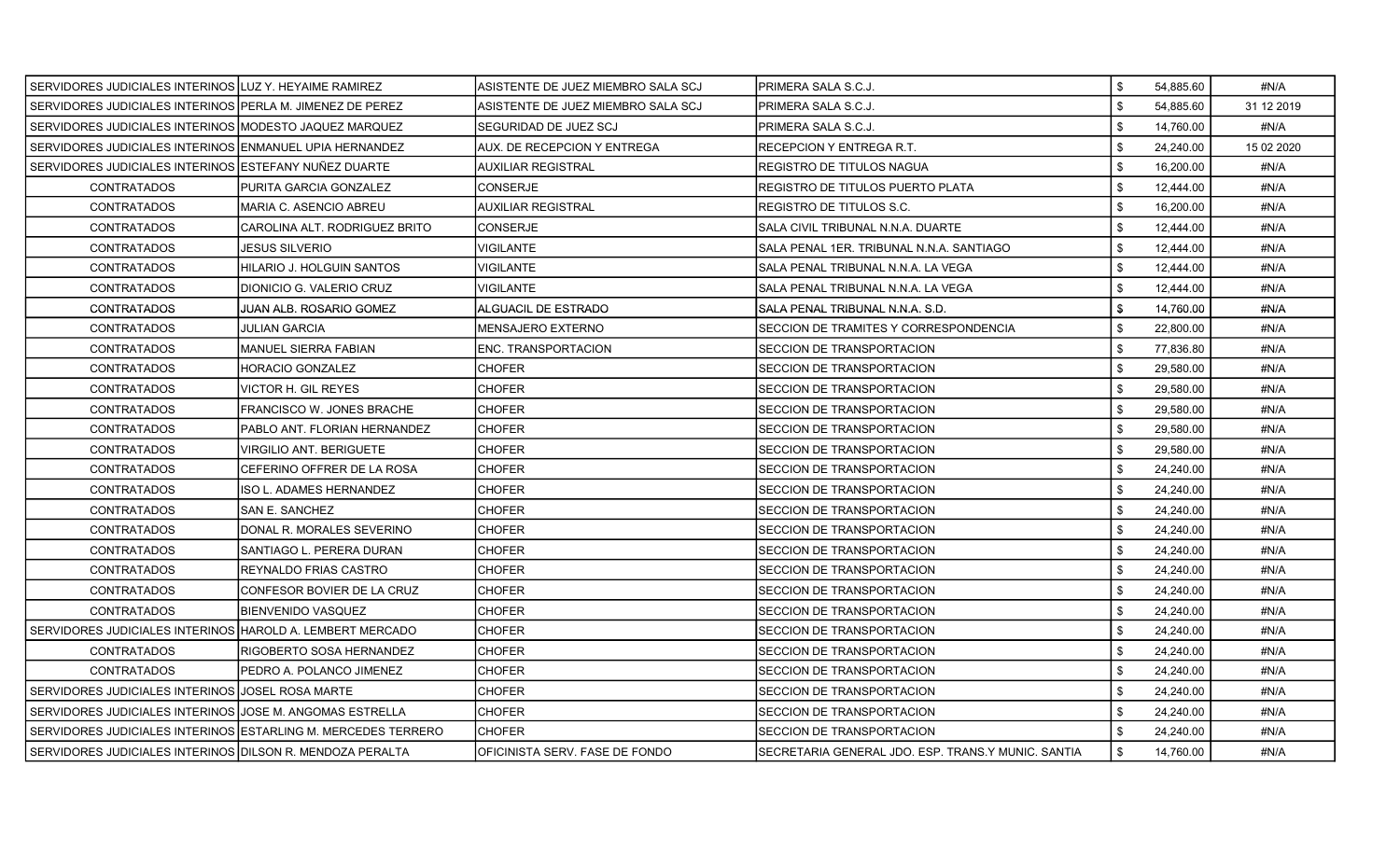| SERVIDORES JUDICIALES INTERINOS WILANDY A. ALMONTE SARITA      |                                                                  | ALGUACIL DE ESTRADO                | SECRETARIA GENERAL JDO. ESP. TRANS Y MUNIC. SANTIA | \$<br>11,426.40 | #N/A        |
|----------------------------------------------------------------|------------------------------------------------------------------|------------------------------------|----------------------------------------------------|-----------------|-------------|
| SERVIDORES JUDICIALES INTERINOS AMABEL A. RICART ASTACIO       |                                                                  | IOFICINISTA SCJ                    | SECRETARIA GENERAL S.C.J.                          | \$<br>40,605.60 | #N/A        |
| SERVIDORES JUDICIALES INTERINOS YERMANA G. OZUNA ROSSO         |                                                                  | IOFICINISTA SCJ                    | SECRETARIA GENERAL S.C.J.                          | \$<br>40,605.60 | #N/A        |
| SERVIDORES JUDICIALES INTERINOS ISAAC ALVAREZ BAUTISTA         |                                                                  | OFICINISTA SCJ                     | SECRETARIA GENERAL S.C.J.                          | \$<br>24,240.00 | 01 02 2020  |
| <b>CONTRATADOS</b>                                             | RAMON ANT. ORTIZ MARTINEZ                                        | IMENSAJERO EXTERNO                 | SECRETARIA GENERAL S.C.J.                          | \$<br>22.800.00 | #N/A        |
| SERVIDORES JUDICIALES INTERINOS FERNANDO A. DIAZ CRUZ          |                                                                  | <b>OFICINISTA</b>                  | SECRETARIA GENERAL TRIBUNAL SUPERIOR ADM. D.N.     | \$<br>24,240.00 | 19 02 2020  |
| SERVIDORES JUDICIALES INTERINOS LETEFANA DE LOS SANTOS REYNOSO |                                                                  | <b> </b> OFICINISTA                | SECRETARIA GENERAL TRIBUNAL SUPERIOR ADM. D.N.     | \$<br>24,240.00 | 19 02 2020  |
| SERVIDORES JUDICIALES INTERINOS MARIANO ANT. GUZMAN PEREZ      |                                                                  | <b>OFICINISTA</b>                  | SECRETARIA GENERAL TRIBUNAL SUPERIOR ADM. D.N.     | \$<br>24,240.00 | 19 02 2020  |
| <b>CONTRATADOS</b>                                             | PEDRO J. RONE MOSCOSO                                            | ASISTENTE DE JUEZ MIEMBRO SALA SCJ | SEGUNDA SALA S.C.J.                                | \$<br>54,885.60 | #N/A        |
| <b>CONTRATADOS</b>                                             | <b>GERINELDO MONTAS MONTERO</b>                                  | ISEGURIDAD DE JUEZ SCJ             | SEGUNDA SALA S.C.J.                                | \$<br>15.600.00 | #N/A        |
| <b>CONTRATADOS</b>                                             | <b>HERIBERTO BENITEZ SOTO</b>                                    | SEGURIDAD DE JUEZ SCJ              | SEGUNDA SALA S.C.J.                                | \$<br>14,400.00 | #N/A        |
| SERVIDORES JUDICIALES INTERINOS ISHEYLA M. HERNANDEZ PEREZ     |                                                                  | IOFICINISTA                        | SOPORTE A JUECES J.P. MONTE PLATA                  | \$<br>20,760.00 | #N/A        |
| <b>CONTRATADOS</b>                                             | ALEXANDRA DIAZ VASQUEZ                                           | <b>ABOGADO AYUDANTE</b>            | SOPORTE A JUECES J.P. S.D.                         | 58,374.00       | #N/A        |
| <b>CONTRATADOS</b>                                             | CARLOS M. NUÑEZ SEVERINO                                         | <b>OFICINISTA</b>                  | SOPORTE A JUECES J.P. S.D.                         | \$<br>24,240.00 | #N/A        |
| SERVIDORES JUDICIALES INTERINOS ANDREINA CALDERON LOPEZ        |                                                                  | <b>OFICINISTA</b>                  | SOPORTE A JUECES J.P. S.D.                         | \$<br>24.240.00 | 11/04/2020  |
| SERVIDORES JUDICIALES INTERINOS IKIANDRA P. PEREZ CUEVAS       |                                                                  | <b>OFICINISTA</b>                  | SOPORTE A JUECES J.P. S.D.                         | \$<br>24,240.00 | 31 12 2019  |
| <b>CONTRATADOS</b>                                             | <b>ERASMO F. DEL CARMEN GREGORIO</b>                             | ISEGURIDAD DE JUEZ SCJ             | TERCERA SALA S.C.J.                                | \$<br>27.550.00 | #N/A        |
| <b>CONTRATADOS</b>                                             | <b>CRUCITO MONTERO VALDEZ</b>                                    | SEGURIDAD DE JUEZ SCJ              | TERCERA SALA S.C.J.                                | 26,352.00       | #N/A        |
| <b>CONTRATADOS</b>                                             | SERGIO A. ALVAREZ PEREZ                                          | SEGURIDAD DE JUEZ SCJ              | TERCERA SALA S.C.J.                                | \$<br>15,600.00 | #N/A        |
| <b>CONTRATADOS</b>                                             | SEGUNDO DEL ROSARIO SANCHEZ                                      | <b>SEGURIDAD DE JUEZ SCJ</b>       | TERCERA SALA S.C.J.                                | \$<br>14,400.00 | #N/A        |
| <b>CONTRATADOS</b>                                             | PEDRO M. RODRIGUEZ SAVIÑON                                       | ISEGURIDAD DE JUEZ SCJ             | TERCERA SALA S.C.J.                                | \$<br>14,000.00 | #N/A        |
| <b>CONTRATADOS</b>                                             | DANILO SERRANO GRULLART                                          | <b>SEGURIDAD DE JUEZ SCJ</b>       | TERCERA SALA S.C.J.                                | \$<br>12,584.40 | #N/A        |
| SERVIDORES JUDICIALES INTERINOS INGRID M. JIMENEZ              |                                                                  | OFICINISTA 1RA. INSTANCIA          | TRIBUNAL COL. C/P JDO. 1RA. INST. LA ROMANA        | 15,720.00       | #N/A        |
| SERVIDORES JUDICIALES INTERINOS HILDA HERNANDEZ                |                                                                  | IOFICINISTA 1RA. INSTANCIA         | TRIBUNAL COL. C/P JDO. 1RA. INST. MARIA T.S.       | \$<br>15,720.00 | #N/A        |
| <b>CONTRATADOS</b>                                             | <b>GLADYS ALT. MARTINEZ RODRIGUEZ</b>                            | ABOGADO AYUDANTE 1RA. INST.        | TRIBUNAL COL. C/P JDO. 1RA. INST. MONTE CRISTI     | \$<br>36,000.00 | #N/A        |
| SERVIDORES JUDICIALES INTERINOS MARY P. ALVAREZ PEREZ          |                                                                  | <b>OFICINISTA 1RA. INSTANCIA</b>   | TRIBUNAL COL. C/P JDO. 1RA. INST. S.C.             | \$<br>15,720.00 | 21 12 2019  |
| SERVIDORES JUDICIALES INTERINOS ARELYS DE JS. STERLING MOTA    |                                                                  | OFICINISTA 1RA. INSTANCIA          | TRIBUNAL COL. C/P JDO. 1RA. INST. S.P.M.           | \$<br>15,720.00 | 20 09 20 20 |
| SERVIDORES JUDICIALES INTERINOS KATHERINE VASQUEZ MICHEL       |                                                                  | IOFICINISTA J.O.                   | TRIBUNAL DE TIERRAS J.O. ESPAILLAT                 | \$<br>15.720.00 | 20 09 20 20 |
| CONTRATADOS                                                    | RAMONA BONILLA GIL                                               | <b>CONSERJE</b>                    | TRIBUNAL DE TIERRAS J.O. PUERTO PLATA              | \$<br>12,444.00 | #N/A        |
| SERVIDORES JUDICIALES INTERINOS LEONOR HERRERA RAMIREZ         |                                                                  | OFICINISTA J.O.                    | TRIBUNAL DE TIERRAS J.O. S.J.M.                    | \$<br>15,720.00 | #N/A        |
| <b>CONTRATADOS</b>                                             | KATY J. CALDERON ARAUJO                                          | OFICINISTA 1RA. INSTANCIA          | TRIBUNAL EJEC. DE LA PENA D.N.                     | \$<br>20,760.00 | #N/A        |
| SERVIDORES JUDICIALES INTERINOS VANESSA M. SÁNCHEZ REYES       |                                                                  | OFICINISTA 1RA. INSTANCIA          | TRIBUNAL EJEC. DE LA PENA MONTE CRISTI             | \$<br>15,720.00 | 02/11/2019  |
| <b>CONTRATADOS</b>                                             | JOSE A. CERDA COPLIN                                             | VIGILANTE                          | TRIBUNAL N.N.A. ESPAILLAT                          | 12,444.00       | #N/A        |
|                                                                | SERVIDORES JUDICIALES INTERINOS CHARLI D. CALDERON DE LOS SANTOS | IOFICINISTA 1RA. INSTANCIA         | TRIBUNAL N.N.A. LA ALTAGRACIA                      | \$<br>15,720.00 | 11 10 2019  |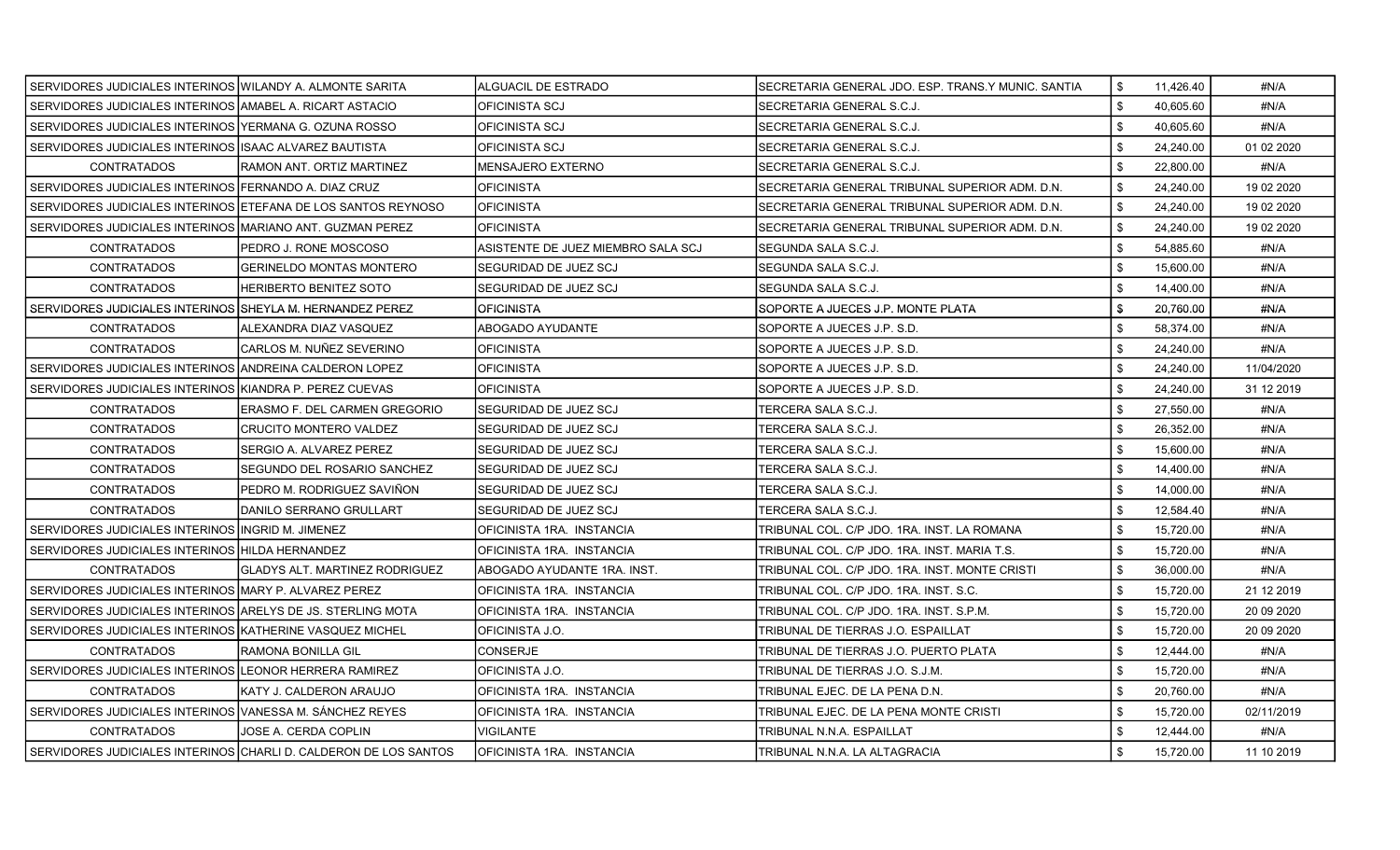| <b>CONTRATADOS</b>                                               | AGUSTIN PEÑA DILONÉ                                                            | CONSERJE             | TRIBUNAL N.N.A. MONSEÑOR NOUEL               | \$           | 12,444.00 | #N/A        |
|------------------------------------------------------------------|--------------------------------------------------------------------------------|----------------------|----------------------------------------------|--------------|-----------|-------------|
| <b>CONTRATADOS</b>                                               | <b>NERY LEBRON</b>                                                             | VIGILANTE            | TRIBUNAL N.N.A. MONTE CRISTI                 | \$           | 12,444.00 | #N/A        |
| <b>CONTRATADOS</b>                                               | <b>SANDRO CABRAL</b>                                                           | <b>VIGILANTE</b>     | TRIBUNAL N.N.A. S.J.M.                       | \$           | 12,444.00 | #N/A        |
| <b>CONTRATADOS</b>                                               | LEONOR SANTOS PEREZ                                                            | <b>CONSERJE</b>      | TRIBUNAL N.N.A. SANCHEZ RAMIREZ              | \$           | 12,444.00 | #N/A        |
| <b>CONTRATADOS</b>                                               | LORENZA M. ESPINAL                                                             | <b>CONSERJE</b>      | TRIBUNAL N.N.A. VALVERDE                     | \$           | 12,444.00 | #N/A        |
| <b>CONTRATADOS</b>                                               | WATER R. PEREZ PEREZ                                                           | CHOFER               | TRIBUNAL SUPERIOR DE TIERRAS DPTO. CENTRAL   | \$           | 24,240.00 | #N/A        |
| SERVIDORES JUDICIALES INTERINOS IDEBORAH BALCACER VENTURA        |                                                                                | <b>RECEPCIONISTA</b> | TRIBUNAL SUPERIOR DE TIERRAS DPTO. NORESTE   | \$           | 14,760.00 | 20 09 20 20 |
| <b>CONTRATADOS</b>                                               | JUAN ML. ALMONTE PAULINO                                                       | CHOFER               | TRIBUNAL SUPERIOR DE TIERRAS DPTO. NORTE     | \$           | 24,240.00 | #N/A        |
|                                                                  | SERVIDORES JUDICIALES INTERINOS JAFFREISI M. DE LOS SANTOS ALMANZAR OFICINISTA |                      | UNIDAD CITAC. NOTIF. Y COM. J.P. LA VEGA     | \$           | 20,760.00 | #N/A        |
| SERVIDORES JUDICIALES INTERINOS ADA MA. ESTEVA PERDOMO           |                                                                                | <b>OFICINISTA</b>    | JNIDAD CITAC. NOTIF. Y COM. J.P. S.D.        | \$           | 24,240.00 | #N/A        |
| SERVIDORES JUDICIALES INTERINOS MIRIAM CASTRO CONTRERAS          |                                                                                | <b>OFICINISTA</b>    | UNIDAD CITAC. NOTIF. Y COM. J.P. S.D.        | \$           | 24,240.00 | #N/A        |
| SERVIDORES JUDICIALES INTERINOS MARLENIS I. PEÑA                 |                                                                                | <b>OFICINISTA</b>    | UNIDAD CITAC. NOTIF. Y COM. J.P. S.D.        | \$           | 24,240.00 | 28 02 2020  |
| SERVIDORES JUDICIALES INTERINOS GREICY M. BATISTA ALCANTARA      |                                                                                | <b>OFICINISTA</b>    | UNIDAD CITAC. NOTIF. Y COM. J.P. S.D.        | \$           | 24,240.00 | 28 02 2020  |
| SERVIDORES JUDICIALES INTERINOS GUSTAVO DE J. PAULINO ACEVEDO    |                                                                                | <b>OFICINISTA</b>    | UNIDAD CITAC. NOTIF. Y COM. J.P. S.D.        | \$           | 24,240.00 | 28 02 2020  |
| SERVIDORES JUDICIALES INTERINOS PAULA A. GARCIA ARIAS            |                                                                                | OFICINISTA           | UNIDAD CITAC. NOTIF. Y COM. J.P. S.D.        | \$           | 24,240.00 | 11/04/2020  |
| SERVIDORES JUDICIALES INTERINOS ASTRID C. CONTRERAS CRUZ         |                                                                                | OFICINISTA           | UNIDAD CITAC. NOTIF. Y COM. J.P. S.D.        | \$           | 24,240.00 | 31 12 2019  |
| SERVIDORES JUDICIALES INTERINOS ESTEFANY ALT. RAMIREZ ROJAS      |                                                                                | <b>OFICINISTA</b>    | UNIDAD CITAC. NOTIF. Y COM. J.P. S.D.        | \$           | 24,240.00 | 11/04/2020  |
| SERVIDORES JUDICIALES INTERINOS IDEIRO R. FIGUEROA DIAZ          |                                                                                | <b>OFICINISTA</b>    | UNIDAD CITAC. NOTIF. Y COM. J.P. S.D.        | \$           | 24.240.00 | 28 02 2020  |
| SERVIDORES JUDICIALES INTERINOS MARIENI HEREDIA PANIAGUA         |                                                                                | <b>OFICINISTA</b>    | UNIDAD CITAC. NOTIF. Y COM. J.P. S.D.        | \$           | 24,240.00 | 11 04 2020  |
|                                                                  | SERVIDORES JUDICIALES INTERINOS JJOHANNY E. AGRAMONTE DE PAULINO               | <b>OFICINISTA</b>    | JNIDAD CITAC. NOTIF. Y COM. J.P. S.D.        | \$           | 24,240.00 | 28 02 2020  |
| SERVIDORES JUDICIALES INTERINOS LOREN P. JESUS GARCIA            |                                                                                | <b>OFICINISTA</b>    | UNIDAD CITAC. NOTIF. Y COM. J.P. S.D.        | \$           | 24,240.00 | 30 11 2019  |
| SERVIDORES JUDICIALES INTERINOS   LUIS A. BUTTEN                 |                                                                                | NOTIFICADOR          | UNIDAD CITAC. NOTIF. Y COM. J.P. S.D.        | \$           | 18,120.00 | 31/12/2019  |
| SERVIDORES JUDICIALES INTERINOS ESMEILIN A. DE LA CRUZ MENA      |                                                                                | <b>NOTIFICADOR</b>   | UNIDAD CITAC. NOTIF. Y COM. J.P. S.D.        | \$           | 18,120.00 | 31/12/2019  |
| SERVIDORES JUDICIALES INTERINOS JUNIOR J. FABIAN SEGARRA         |                                                                                | <b>NOTIFICADOR</b>   | UNIDAD CITAC. NOTIF. Y COM. J.P. S.D.        | \$           | 18,120.00 | 31/12/2019  |
| SERVIDORES JUDICIALES INTERINOS JALEXANDER ROSA ARIAS            |                                                                                | NOTIFICADOR          | UNIDAD CITAC. NOTIF. Y COM. J.P. S.D.        | \$           | 18,120.00 | 31/12/2019  |
| SERVIDORES JUDICIALES INTERINOS DANIEL A. PARRA PEREZ            |                                                                                | <b>NOTIFICADOR</b>   | UNIDAD CITAC. NOTIF. Y COM. J.P. S.D.        | \$           | 18,120.00 | 31/12/2019  |
| SERVIDORES JUDICIALES INTERINOS DAVID E. DE RIVERA EVANGELISTA   |                                                                                | ALGUACIL DE ESTRADO  | UNIDAD CITAC. NOTIF. Y COM. J.P. S.D.        | $\mathbf{s}$ | 15,960.00 | 31 12 2019  |
| SERVIDORES JUDICIALES INTERINOS SEBASTIAN I. FLORES MICHEL       |                                                                                | ALGUACIL DE ESTRADO  | UNIDAD CITAC. NOTIF. Y COM. J.P. S.D.        | \$           | 15,960.00 | 31 12 2019  |
| SERVIDORES JUDICIALES INTERINOS MELANY MONCION PAULINO           |                                                                                | <b>OFICINISTA</b>    | UNIDAD CITAC. NOTIF. Y COM. J.P. S.D. OESTE. | \$           | 20,760.00 | 20 09 20 20 |
| SERVIDORES JUDICIALES INTERINOS IJANNIA M. MARTINEZ ENCARNACION  |                                                                                | <b>OFICINISTA</b>    | UNIDAD CITAC. NOTIF. Y COM. J.P. S.D. OESTE. | \$           | 20.760.00 | 05 02 2020  |
| <b>CONTRATADOS</b>                                               | JOSE ANT. ABREU ORTEGA                                                         | ALGUACIL DE ESTRADO  | UNIDAD CITAC. NOTIF. Y COM. J.P. S.F.M.      | \$           | 14,760.00 | #N/A        |
| SERVIDORES JUDICIALES INTERINOS LUZ E. REYES DE CASTRO           |                                                                                | ALGUACIL DE ESTRADO  | UNIDAD CITAC. NOTIF. Y COM. J.P. S.F.M.      | \$           | 14,760.00 | 26 09 2019  |
| <b>CONTRATADOS</b>                                               | YOHAMID F. RUIZ MATEO                                                          | ABOGADO AYUDANTE     | UNIDAD DE ABOGADOS AYUDANTES TST             | \$           | 58,374.00 | #N/A        |
| I SERVIDORES JUDICIALES INTERINOS IKHIARA H. HENRIQUEZ HERNANDEZ |                                                                                | ABOGADO AYUDANTE     | UNIDAD DE ABOGADOS AYUDANTES TST             | l \$         | 58.374.00 | 31 12 2019  |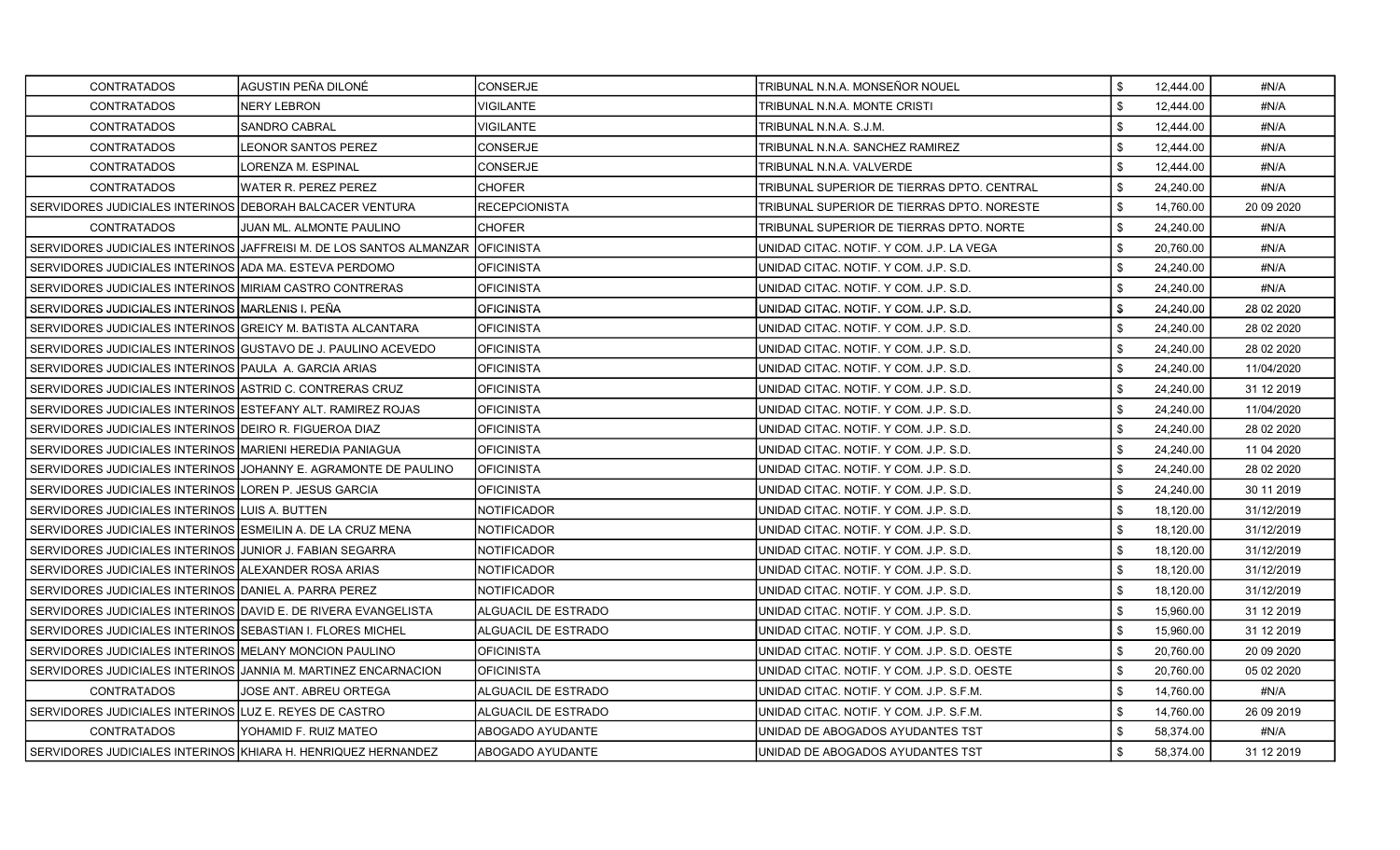| SERVIDORES JUDICIALES INTERINOS IGABRIELA COMPRES MATOS      |                                                                   | <b>OFICINISTA</b>                | UNIDAD DE APOYO SECRETARIAL TST                  | \$<br>24,240.00 | 31 12 2019 |
|--------------------------------------------------------------|-------------------------------------------------------------------|----------------------------------|--------------------------------------------------|-----------------|------------|
| SERVIDORES JUDICIALES INTERINOS NELSON J. ZACARIAS ALMANZAR  |                                                                   | <b>OFICINISTA</b>                | UNIDAD DE AUDIENCIAS J.L. SANTIAGO               | \$<br>17,640.00 | 31 12 2019 |
| SERVIDORES JUDICIALES INTERINOS RUMAYRIS REYES FERNANDEZ     |                                                                   | <b>OFICINISTA</b>                | UNIDAD DE AUDIENCIAS J.P. BARAHONA               | \$<br>18,780.00 | #N/A       |
| SERVIDORES JUDICIALES INTERINOS ANAMAXI RONDON SALDAÑA       |                                                                   | <b>OFICINISTA</b>                | UNIDAD DE AUDIENCIAS J.P. LA VEGA                | \$<br>20,760.00 | #N/A       |
| SERVIDORES JUDICIALES INTERINOS IDERNIS ELIZABETH MEJIA DIAZ |                                                                   | <b>OFICINISTA</b>                | UNIDAD DE AUDIENCIAS J.P. S.D.                   | \$<br>24,240.00 | 28 11 2019 |
| SERVIDORES JUDICIALES INTERINOS NOELI BRITO                  |                                                                   | <b>OFICINISTA</b>                | UNIDAD DE AUDIENCIAS J.P. S.D.                   | \$<br>24,240.00 | 31 12 2019 |
| SERVIDORES JUDICIALES INTERINOS IBELKIS M. NUNEZ FLORES      |                                                                   | <b>OFICINISTA</b>                | UNIDAD DE AUDIENCIAS J.P. S.D.                   | \$<br>24,240.00 | 31 12 2019 |
| SERVIDORES JUDICIALES INTERINOS YORKE A. VILLALONA POLANCO   |                                                                   | <b>OFICINISTA</b>                | UNIDAD DE AUDIENCIAS J.P. S.D.                   | \$<br>24,240.00 | 28 02 2020 |
| SERVIDORES JUDICIALES INTERINOS MILAGROS M. TORRES REYES     |                                                                   | <b>OFICINISTA</b>                | UNIDAD DE AUDIENCIAS J.P. S.D.                   | \$<br>24,240.00 | 11/04/2020 |
| SERVIDORES JUDICIALES INTERINOS LILIAN R. LORENZO QUEVEDO    |                                                                   | <b>OFICINISTA</b>                | UNIDAD DE AUDIENCIAS J.P. S.D.                   | \$<br>24,240.00 | 31 12 2019 |
| SERVIDORES JUDICIALES INTERINOS JJENNY BURGOS DE LA ROSA     |                                                                   | <b>OFICINISTA</b>                | UNIDAD DE AUDIENCIAS J.P. S.D.                   | \$<br>24,240.00 | #N/A       |
| SERVIDORES JUDICIALES INTERINOS DIAMELY GOMEZ VASQUEZ        |                                                                   | <b>OFICINISTA</b>                | UNIDAD DE AUDIENCIAS J.P. S.D.                   | \$<br>24,240.00 | 31 12 2019 |
| SERVIDORES JUDICIALES INTERINOS STEPHANIE C. MELO IGNACIO    |                                                                   | <b>OFICINISTA</b>                | UNIDAD DE AUDIENCIAS J.P. S.D.                   | \$<br>24,240.00 | 31 12 2019 |
| SERVIDORES JUDICIALES INTERINOS CARLINA DIAZ MORA            |                                                                   | <b>OFICINISTA</b>                | UNIDAD DE AUDIENCIAS J.P. S.D. OESTE             | \$<br>20,760.00 | #N/A       |
| SERVIDORES JUDICIALES INTERINOS ASTRID L. SEGURA CORNIEL     |                                                                   | <b>OFICINISTA</b>                | UNIDAD DE AUDIENCIAS J.P. S.D. OESTE             | \$<br>20,760.00 | #N/A       |
| SERVIDORES JUDICIALES INTERINOS IIRISNELDA SANCHEZ SUERO     |                                                                   | <b>OFICINISTA</b>                | UNIDAD DE AUDIENCIAS J.P. S.D. OESTE             | \$<br>20,760.00 | #N/A       |
| SERVIDORES JUDICIALES INTERINOS SERGIO R. RODRIGUEZ DE JESUS |                                                                   | <b>OFICINISTA</b>                | UNIDAD DE AUDIENCIAS J.P. S.D. OESTE             | \$<br>20,760.00 | 05 02 2020 |
| SERVIDORES JUDICIALES INTERINOS MIGUEL E. MORLA              |                                                                   | <b>OPERADOR GIS II</b>           | UNIDAD DE CARTOGRAFIA DNMC                       | \$<br>35,856.00 | #N/A       |
| SERVIDORES JUDICIALES INTERINOS ALICIA REYES PEREZ           |                                                                   | <b>OPERADOR GIS II</b>           | UNIDAD DE CARTOGRAFIA DNMC                       | \$<br>35,856.00 | #N/A       |
|                                                              | SERVIDORES JUDICIALES INTERINOS CATHERINE B. PEREZ MEJIA DE GOMEZ | IOPERADOR GIS II                 | UNIDAD DE CARTOGRAFIA DNMC                       | \$<br>35.856.00 | #N/A       |
| SERVIDORES JUDICIALES INTERINOS MAYRA T. TEJEDA PEREZ        |                                                                   | OFICINISTA SCJ                   | UNIDAD DE CITACIONES Y NOTIFICACIONES S.G.S.C.J. | \$<br>40,605.60 | #N/A       |
| <b>CONTRATADOS</b>                                           | ELIOENAI ANT. MEDINA MEJIA                                        | DIRECTOR CORO DEL PODER JUDICIAL | UNIDAD DE DIFUSION CULTURAL Y DEPORTIVA          | \$<br>28,860.00 | #N/A       |
| SERVIDORES JUDICIALES INTERINOS JJOAQUIN HERASME PEÑA        |                                                                   | ENTRENADOR EQUIPO VOLLEYBALL SCJ | UNIDAD DE DIFUSION CULTURAL Y DEPORTIVA          | \$<br>13,800.00 | #N/A       |
| <b>CONTRATADOS</b>                                           | ANDRES ANT. CAPELLAN MOYA                                         | INSTRUCTOR-CANTOR DEL CORO       | UNIDAD DE DIFUSION CULTURAL Y DEPORTIVA          | \$<br>9,000.00  | #N/A       |
| CONTRATADOS                                                  | PORFIRIO J. MATEO GUERRERO                                        | PIANISTA CORO DEL PODER JUDICIAL | UNIDAD DE DIFUSION CULTURAL Y DEPORTIVA          | \$<br>8,400.00  | #N/A       |
| <b>CONTRATADOS</b>                                           | PEDRO R. FERNANDEZ PEREZ                                          | AUX. DEL CORO                    | UNIDAD DE DIFUSION CULTURAL Y DEPORTIVA          | \$<br>7,200.00  | #N/A       |
| <b>CONTRATADOS</b>                                           | NELSON ALB. RINCON BELIS                                          | ENTRENADOR EQUIPO BALONCESTO SCJ | UNIDAD DE DIFUSION CULTURAL Y DEPORTIVA          | \$<br>6,720.00  | #N/A       |
| <b>CONTRATADOS</b>                                           | FERNANDO A. ALCANTARA                                             | <b>DIGITALIZADOR</b>             | UNIDAD DE DIGITALIZACION S.G.S.C.J.              | \$<br>26,880.00 | #N/A       |
| SERVIDORES JUDICIALES INTERINOS PILAR P. MANZUETA DE LEON    |                                                                   | DIGITALIZADOR                    | UNIDAD DE DIGITALIZACION S.G.S.C.J.              | \$<br>26,880.00 | #N/A       |
| SERVIDORES JUDICIALES INTERINOS LOREN E. GONZALEZ ARIAS      |                                                                   | <b>DIGITALIZADOR</b>             | UNIDAD DE DIGITALIZACION S.G.S.C.J.              | \$<br>26,880.00 | #N/A       |
| <b>CONTRATADOS</b>                                           | JOSE O. BRITO                                                     | MECANICO                         | UNIDAD DE MANTENIMIENTO DE VEHICULOS             | \$<br>30,000.00 | #N/A       |
| SERVIDORES JUDICIALES INTERINOS JJUAN C. SANCHEZ GARCIA      |                                                                   | <b>OFICINISTA</b>                | UNIDAD DE RECEPCION DE DOCUMENTOS TST            | \$<br>24,240.00 | 31 12 2019 |
| SERVIDORES JUDICIALES INTERINOS RACHEL CAMPUSANO VASQUEZ     |                                                                   | OFICINISTA SCJ                   | UNIDAD DE REGISTRO Y TRAMITE S.G.S.C.J.          | \$<br>40,605.60 | #N/A       |
| SERVIDORES JUDICIALES INTERINOS NICOLE C. CRUZ ABREU         |                                                                   | <b>OFICINISTA SCJ</b>            | UNIDAD DE REGISTRO Y TRAMITE S.G.S.C.J.          | \$<br>40,605.60 | #N/A       |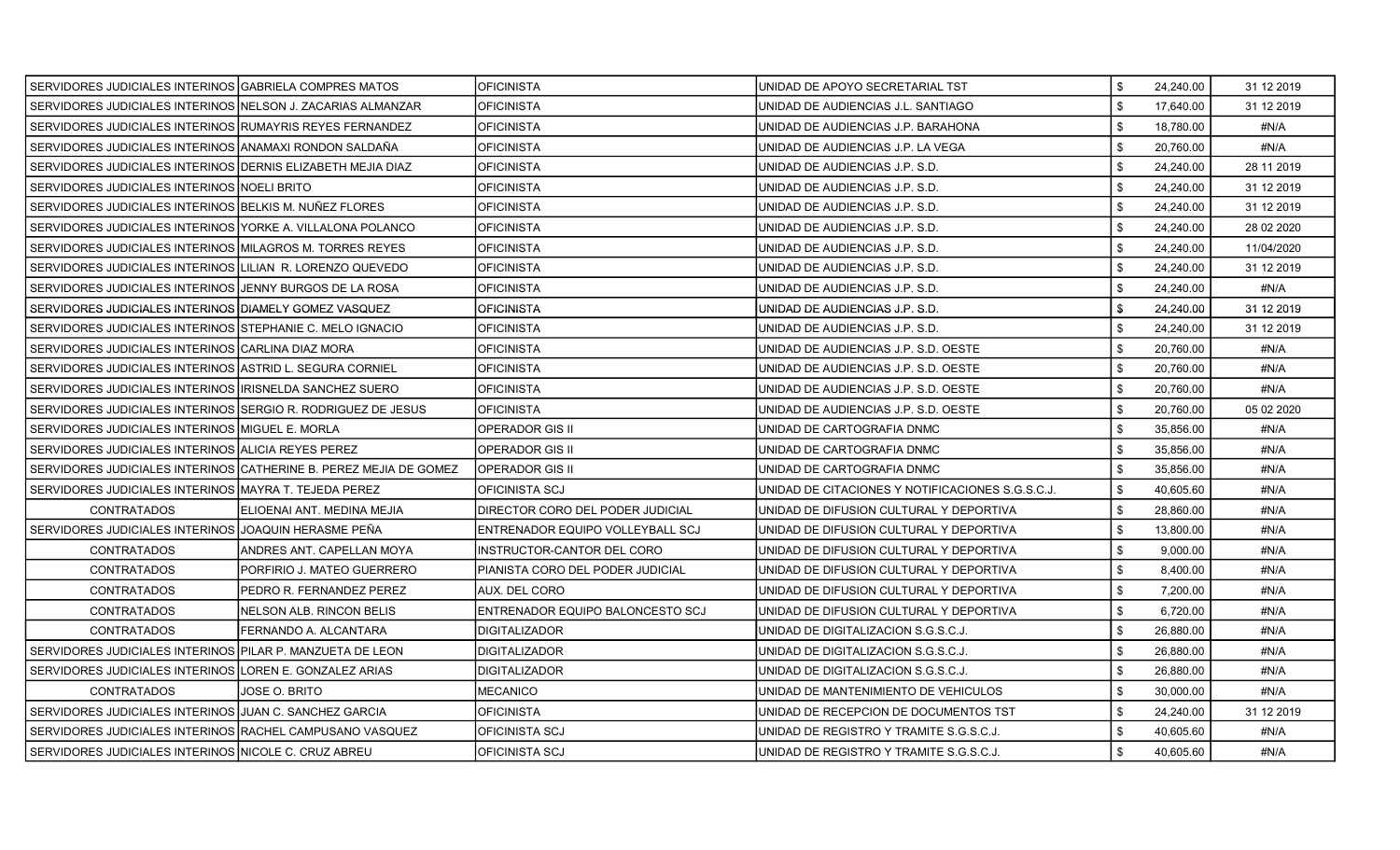| SERVIDORES JUDICIALES INTERINOS CHERRYL A. ROSEMONT SEVERINO |                                | IOFICINISTA SCJ                 | UNIDAD DE REGISTRO Y TRAMITE S.G.S.C.J.            | \$<br>40,605.60 | #N/A       |
|--------------------------------------------------------------|--------------------------------|---------------------------------|----------------------------------------------------|-----------------|------------|
| SERVIDORES JUDICIALES INTERINOS ALEXANDRA AGUERO AGUERO      |                                | OFICINISTA SCJ                  | UNIDAD DE REGISTRO Y TRAMITE S.G.S.C.J.            | \$<br>40,605.60 | #N/A       |
| SERVIDORES JUDICIALES INTERINOS MASSIEL A. ALMANZAR CRUZ     |                                | OFICINISTA SCJ                  | UNIDAD DE REGISTRO Y TRAMITE S.G.S.C.J.            | 40,605.60       | #N/A       |
| SERVIDORES JUDICIALES INTERINOS ADRHIALYS T. NOVAS ARIAS     |                                | <b>OFICINISTA SCJ</b>           | UNIDAD DE REGISTRO Y TRAMITE S.G.S.C.J.            | \$<br>40,605.60 | #N/A       |
| SERVIDORES JUDICIALES INTERINOS ANGELA M. PEGUERO HERRERA    |                                | <b>OFICINISTA SCJ</b>           | UNIDAD DE REGISTRO Y TRAMITE S.G.S.C.J.            | \$<br>40,605.60 | #N/A       |
| SERVIDORES JUDICIALES INTERINOS MONSERRA PIRON LINARES       |                                | OFICINISTA SCJ                  | UNIDAD DE REGISTRO Y TRAMITE S.G.S.C.J.            | \$<br>40,605.60 | #N/A       |
| SERVIDORES JUDICIALES INTERINOS LEONORA MATOS CASTILLO       |                                | TECNICO REVISOR II              | UNIDAD DE REVISION, DNMC                           | \$<br>58,370.40 | #N/A       |
| SERVIDORES JUDICIALES INTERINOS LISSETTE J. GARRIDO BELTRE   |                                | TECNICO REVISOR II              | UNIDAD DE REVISION, DNMC                           | \$<br>58,370.40 | 25 01 2020 |
| SERVIDORES JUDICIALES INTERINOS KARLENNY A. JIMENEZ COLON    |                                | TECNICO REVISOR II              | UNIDAD DE REVISION, DNMC                           | \$<br>58,370.40 | 25 01 2020 |
| SERVIDORES JUDICIALES INTERINOS JJUAN L. MEJIA ACOSTA        |                                | TECNICO REVISOR II              | UNIDAD DE REVISION, DNMC                           | \$<br>58,370.40 | 25 01 2020 |
| SERVIDORES JUDICIALES INTERINOS DENNY P. GARCIA SANTANA      |                                | TECNICO REVISOR II              | UNIDAD DE REVISION, DNMC                           | \$<br>58,370.40 | 25 01 2020 |
| SERVIDORES JUDICIALES INTERINOS WILLY QUEZADA QUEZADA        |                                | TECNICO REVISOR II              | UNIDAD DE REVISION, DNMC                           | \$<br>58,370.40 | 02 02 2020 |
| SERVIDORES JUDICIALES INTERINOS KATHERINE S. HERRAND RAMIREZ |                                | TECNICO REVISOR II              | UNIDAD DE REVISION, DNMC                           | \$<br>58,370.40 | 25 01 2020 |
| SERVIDORES JUDICIALES INTERINOS EURY D. CORPORAN ISABEL      |                                | TECNICO REVISOR II              | UNIDAD DE REVISION, DNMC                           | \$<br>58,370.40 | 25 01 2020 |
| SERVIDORES JUDICIALES INTERINOS NIKAURYS A. PEÑA JAVIER      |                                | TECNICO REVISOR II              | UNIDAD DE REVISION, DNMC                           | \$<br>58,370.40 | #N/A       |
| SERVIDORES JUDICIALES INTERINOS RAMON A. FELIZ ESPINOSA      |                                | TECNICO REVISOR II              | UNIDAD DE REVISION, DNMC                           | \$<br>58,370.40 | #N/A       |
| <b>CONTRATADOS</b>                                           | AMAURYS F. MOJICA CABRERA      | AUXILIAR ADMINISTRATIVO         | UNIDAD DE REVISION, DNMC                           | \$<br>24,240.00 | #N/A       |
| SERVIDORES JUDICIALES INTERINOS ARTURO RODRIGUEZ FEBLES      |                                | <b>OFICINISTA</b>               | UNIDAD DE SERVICIO CIVIL C.S.C. N.N.A. S.D.        | \$<br>20,760.00 | #N/A       |
| SERVIDORES JUDICIALES INTERINOS BRYAN MARTINEZ REYES         |                                | OFICINISTA DE SERVICIO CIVIL    | UNIDAD DE SERVICIO CIVIL C.S.C. N.N.A. S.D.        | \$<br>20,760.00 | #N/A       |
| SERVIDORES JUDICIALES INTERINOS CHELSEA MENDEZ SEVERINO      |                                | OFICINISTA DE SERVICIO PENAL    | UNIDAD DE SERVICIO PENAL C.S.C. N.N.A. S.D.        | \$<br>20,760.00 | #N/A       |
| <b>CONTRATADOS</b>                                           | ANTONIO FRIAS CASTRO           | <b>CAMARERO III</b>             | UNIDAD DE SERVICIOS ADMINISTRATIVOS Y LOGISTICOS J | \$<br>28,860.00 | #N/A       |
| <b>CONTRATADOS</b>                                           | MARTINA FLORES                 | <b>CAMARERO III</b>             | UNIDAD DE SERVICIOS ADMINISTRATIVOS Y LOGISTICOS J | \$<br>28,860.00 | #N/A       |
| <b>CONTRATADOS</b>                                           | LEONARDO RODRIGUEZ LORA        | <b>CHOFER</b>                   | UNIDAD DE SERVICIOS ADMINISTRATIVOS Y LOGISTICOS J | \$<br>24,240.00 | #N/A       |
| <b>CONTRATADOS</b>                                           | RAFAEL MORILLO                 | CHOFER                          | UNIDAD DE SERVICIOS ADMINISTRATIVOS Y LOGISTICOS J | \$<br>24,240.00 | #N/A       |
| <b>CONTRATADOS</b>                                           | MIGUEL A. PIÑA QUEZADA         | AUXILIAR ADMINISTRATIVO         | UNIDAD DE SERVICIOS ADMINISTRATIVOS Y LOGISTICOS J | \$<br>24,240.00 | #N/A       |
| <b>CONTRATADOS</b>                                           | <b>GARY COLLINS MORROBEL</b>   | <b>CHOFER</b>                   | UNIDAD DE SERVICIOS ADMINISTRATIVOS Y LOGISTICOS J | \$<br>24,240.00 | #N/A       |
| <b>CONTRATADOS</b>                                           | LEANDRO CONCEPCION DE LA ROSA  | PARQUEADOR                      | UNIDAD DE SERVICIOS ADMINISTRATIVOS Y LOGISTICOS J | \$<br>16,440.00 | #N/A       |
| SERVIDORES JUDICIALES INTERINOS JOSE G. ACEVEDO MARTINEZ     |                                | PARQUEADOR                      | UNIDAD DE SERVICIOS ADMINISTRATIVOS Y LOGISTICOS J | \$<br>16,440.00 | #N/A       |
| <b>CONTRATADOS</b>                                           | <b>BRUNILDA PAYANO ADAMES</b>  | CONSERJE                        | UNIDAD DE SERVICIOS ADMINISTRATIVOS Y LOGISTICOS J | \$<br>14,160.00 | #N/A       |
| <b>CONTRATADOS</b>                                           | JOSE A. FRIAS LOPEZ            | SUPERVISOR (A) DE MANTENIMIENTO | UNIDAD DE SERVICIOS Y MANTENIMIENTO                | \$<br>54,648.00 | #N/A       |
| <b>CONTRATADOS</b>                                           | RAFAEL A. LOPEZ NUÑEZ          | SUPERVISOR (A) DE MANTENIMIENTO | UNIDAD DE SERVICIOS Y MANTENIMIENTO                | \$<br>54,648.00 | #N/A       |
| CONTRATADOS                                                  | NIGLISSA PORTES TAPIA          | SECRETARIA (O) DE DEPARTAMENTO  | UNIDAD DE SERVICIOS Y MANTENIMIENTO                | 37,920.00       | #N/A       |
| <b>CONTRATADOS</b>                                           | <b>ISIDRO CASTILLO VASQUEZ</b> | ELECTRICISTA I                  | UNIDAD DE SERVICIOS Y MANTENIMIENTO                | \$<br>23,280.00 | #N/A       |
| <b>CONTRATADOS</b>                                           | SILVESTRE ANT. NOVAS SIERRA    | ELECTRICISTA II                 | UNIDAD DE SERVICIOS Y MANTENIMIENTO                | \$<br>23,280.00 | #N/A       |